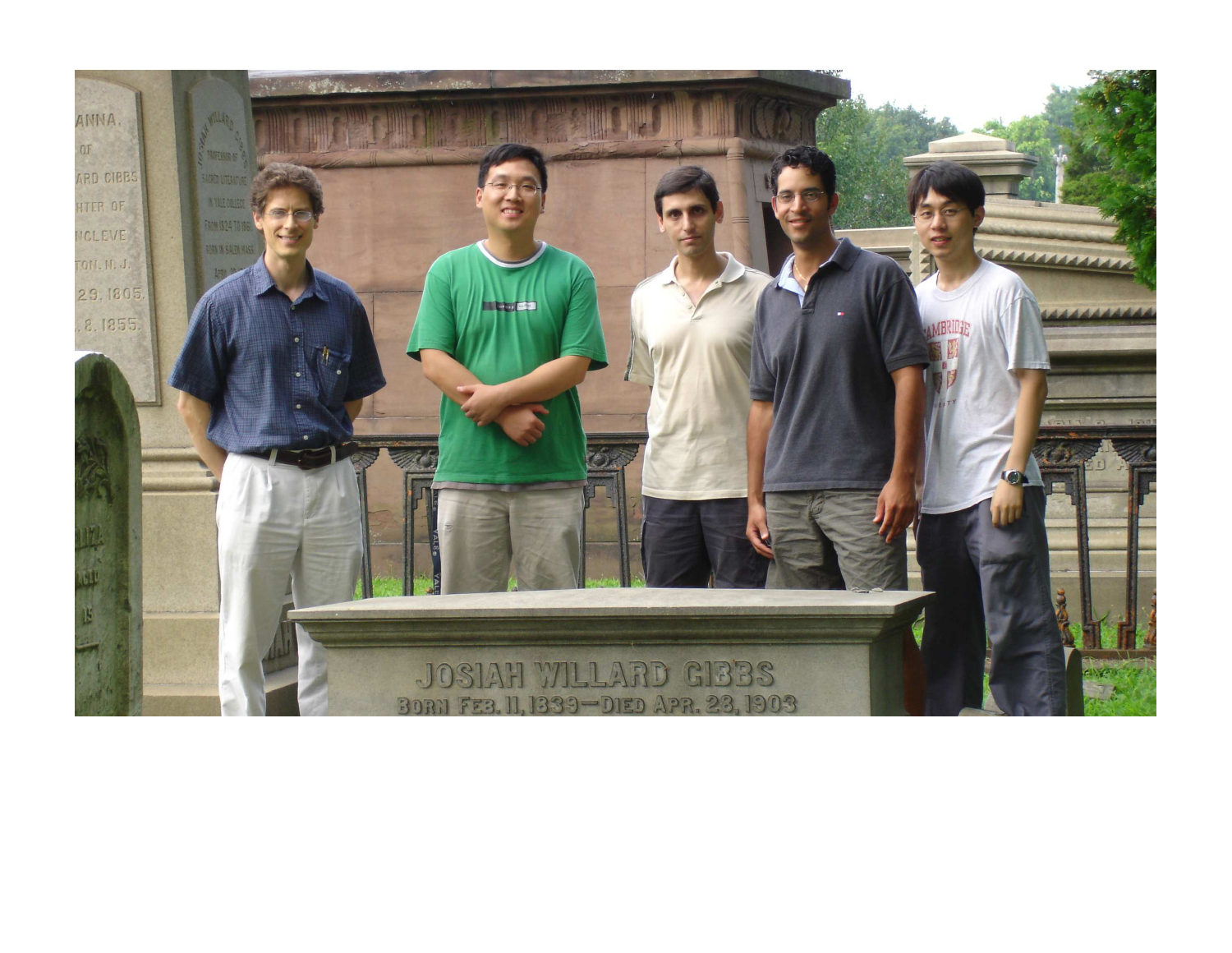

John Gam6le Kirkwood  $1907 - 1959$ Physical Chemist

J.B.-University of Chicago (1926) Ph.D.-Massachusetts Institute of Technology (1929): Sc.D. (Honoris Causa)-University of Chicago (1954) and Universite Libre di Bruxelles(1959)

Jerved: Uale University as Jerling Professor of Chemistry: Chairman of the Chemistry Department (1951-1959) and Director of Division of Sciences 11956-1959: Leiden University as Lorentz Professor of Theoretical Physics (1959): California<br>Institute of Technology as Noyes Professor<br>of Chemistry(1947 – 1951): Cornell University<br>as Todd Professor of Chemistry(1938 – 1947): National Academy of Jciences as Foreign Secretary 1954 - 1958); The United States<br>Government as Scientific Consultant 1941-1959

Scientific Honors: American Chemical Jociety Award in Pure Chemistry (1936):<br>Richards Medal (1950): Lewis Medal (1955)

LARS ONSAGER  $1903 - 1976$ BORN OSLO, NORWAY WILLARD GIBBS PROFESSOR NOBEL LAUREATE\* ARGARETHE ONSAGER  $1912 - 1991$ N MARBURG, AUSTRIA  $*$  ETC

CAMBRIDGE

唱

UNIVERSITY

55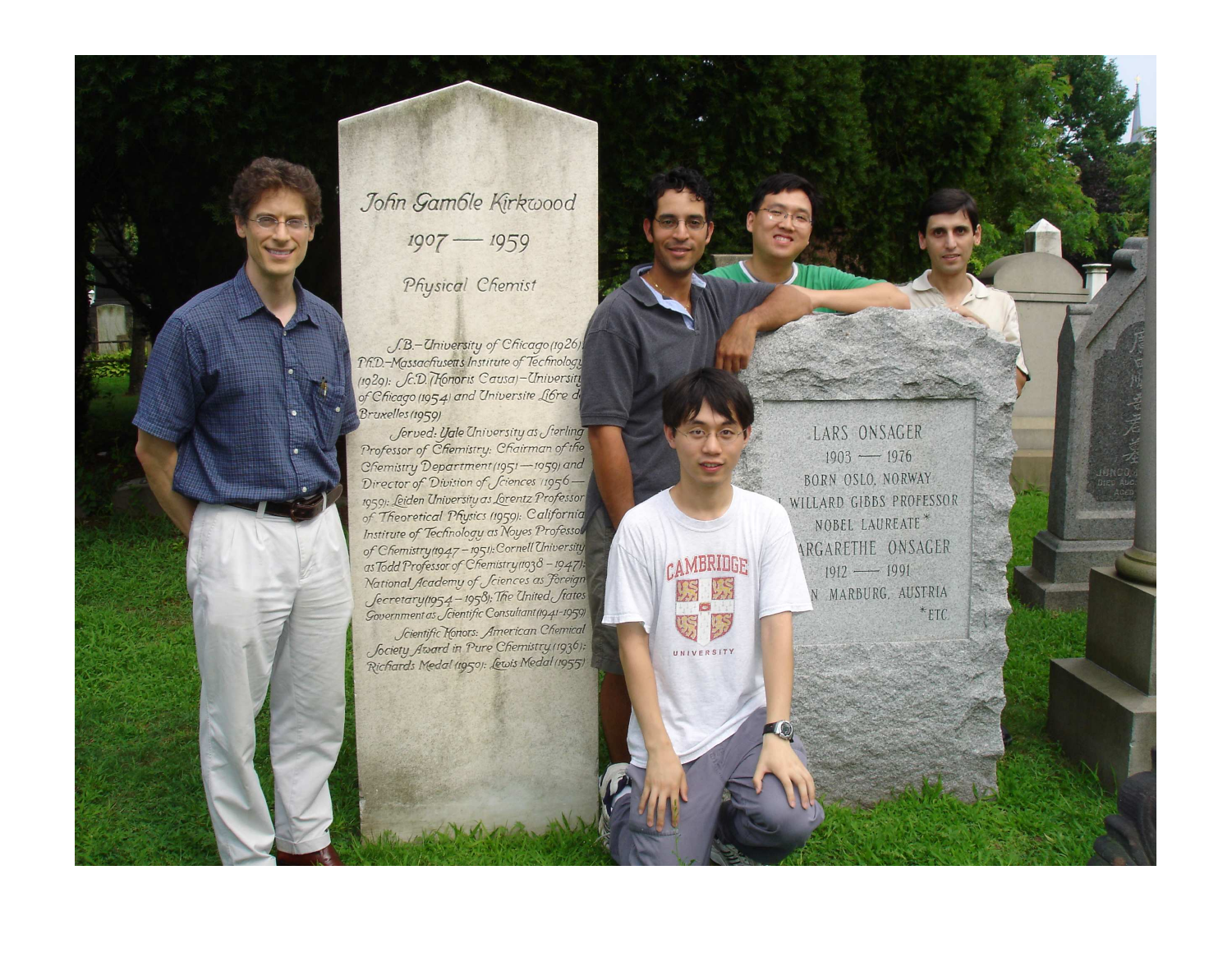#### **2006 Summer School on Computational Materials Science**

#### **Lecture Notes: Ab Initio Molecular Dynamics Simulation Methods in Chemistry**

Victor S. Batista<sup>∗</sup>

*Yale University, Department of Chemistry, P.O.Box 208107, New Haven, Connecticut 06520-8107, U.S.A.*

# I **Introduction**

These lectures will introduce computational methods that provide quantum mechanical descriptions of the dynamical and equilibrium properties of polyatomic systems.<sup>1-7</sup> According to the fifth postulate of quantum mechanics, the description of dynamics requires solving the time-dependent Schrödinger equation

$$
i\frac{\partial \Psi_t(x)}{\partial t} = \hat{H}\Psi_t(x),\tag{1}
$$

subject to a given initial condition,  $\Psi_0(x)$ . To keep the notation as simple as possible, all expressions are written in atomic units, so  $\hbar = 1$ . Here,  $\hat{H} = \hat{p}^2/(2m) + V(\hat{x})$  is the Hamiltonian operator,  $\hat{p} = -i\nabla$  is the momentum operator and  $V(\hat{x})$  is the potential energy operator. A formal solution of Eq. (1) can be obtained by integration, as follows:

$$
\Psi_t(x) = \int dx' \langle x | e^{-i\hat{H}t} | x' \rangle \langle x' | \Psi_0 \rangle, \tag{2}
$$

where the Kernel  $\langle x|e^{-i\hat{H}t}|x'\rangle$  is the quantum propagator.

As an example, consider a diatomic molecule vibrating near its equilibrium position  $\bar{x}$  where the potential is Harmonic,

$$
V(\hat{x}) = \frac{1}{2}m\omega^2(\hat{x} - \bar{x})^2.
$$
\n(3)

The description of the time-dependent bond-length  $x(t)$  is given by the expectation value

$$
x(t) = \langle \Psi_t | \hat{x} | \Psi_t \rangle,\tag{4}
$$

where  $\Psi_t$  is defined according to Eq. (2) with the particular Kernel,

$$
\langle x|e^{-i\hat{H}t}|x'\rangle = \sqrt{\frac{m\omega}{2\pi\sinh(it\omega)}}\exp\left(-\frac{m\omega}{2\sinh(\omega it)}[(x^2+x^2)\cosh(\omega it) - 2xx']\right).
$$
 (5)

This standard formulation of quantum mechanics relies upon the tools of *calculus* (*e.g.*, derivatives, integrals, etc.) and involves equations and operations with infinitesimal quantities as well as states in Hilbertspace (the infinite dimensional space of functions  $L^2$ ). These equations, however, seldom can be solved analytically as shown in the example above. Therefore, computational solutions are necessary. However, computers can not handle infinite spaces since they have only limited memory. In fact, all they *can* do is to store and manipulate discrete arrays of numbers. Therefore, the question is: how can we represent continuum states and operators in the space of memory of digital computers?

<sup>∗</sup>E-mail: victor.batista@yale.edu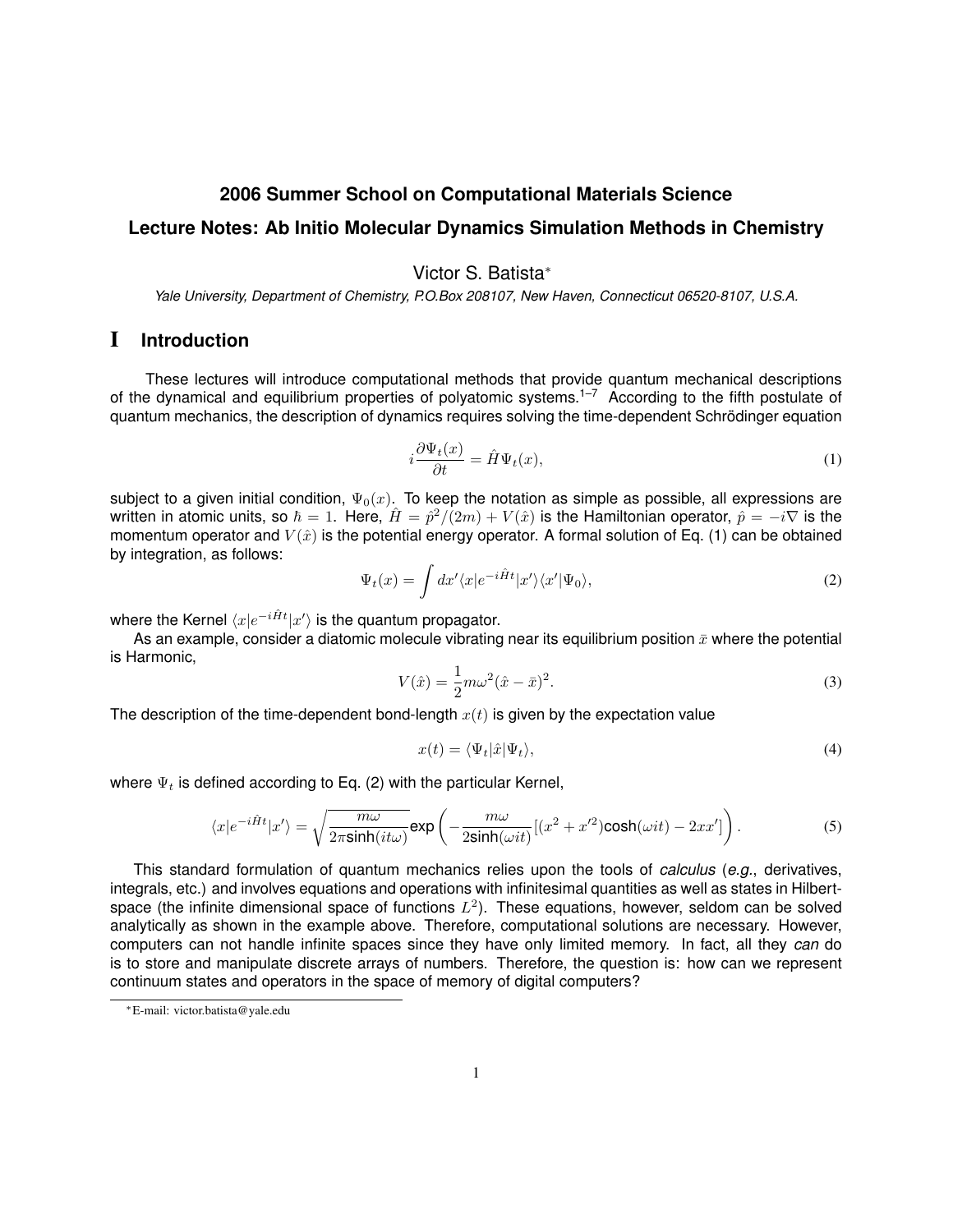# II **Grid-Based Representations**

In order to introduce the concept of a grid-representation, we consider the state,

$$
\Psi_0(x) = \left(\frac{\alpha}{\pi}\right)^{1/4} e^{-\frac{\alpha}{2}(x-x_0)^2 + ip_0(x-x_0)},\tag{6}
$$

which can be expanded in the infinite basis set of delta functions  $\delta(x-x')$  as follows,

$$
\Psi_0(x) = \int dx' c(x') \delta(x - x'),\tag{7}
$$

where  $c(x') \equiv \langle x' | \Psi_0 \rangle = \Psi_0(x')$ .

A grid-based representation of  $\Psi_0(x)$  can be obtained, in the coordinate range  $x = (x_{min}, x_{max})$ , by discretizing Eq. (7) as follows,

$$
\Psi_0(x) = \Delta \sum_{j=1}^n c_j \delta(x - x_j),\tag{8}
$$

where the array of numbers  $c_i \equiv \langle x_i | \Psi_0 \rangle$  represent the state  $\Psi_0$  on a grid of equally spaced coordinates  $x_j = x_{min} + (j-1)\Delta$  with finite resolution  $\Delta = (x_{max} - x_{min})/(n-1)$ .

Note that the grid-based representation, introduced by Eq. (8), can be trivially generalized to a gridbased representation in the multidimensional space of parameters (*e.g.*,  $x_j$ ,  $p_j$ ,  $\gamma_j$ , ... etc.) when expanding the target state  $\Psi_0(x)$  as a linear combination of basis functions  $\langle x|x_i, p_i, \gamma_i \rangle$ , with expansion coefficients as  $c_i \equiv \langle x_i, p_i, \gamma_i | \Psi_0 \rangle.$ 

Problem 1: Write a Fortran code to represent the wave-packet, introduced by Eq. (6) on a grid. Visualize it with Gnuplot. Choose  $x_0 = 0$  and  $p_0 = 0$ , in the range x=(-20,20), with  $\alpha = \omega m$ , where  $m = 1$  and  $\omega = 1$ . If this is your first Fortran code, copy the attached solution into a file named Problem1.f, compile it by typing f77 Problem1.f -o Problem1, run it by typing ./Problem1, and visualize the output by first typing gnuplot, and then typing plot "arch.0000". Type quit, to exit Gnuplot.

Next, we consider grid-based representations in momentum space:

$$
\Psi_0(p) = \langle p | \Psi_0 \rangle. \tag{9}
$$

Inserting the closure relation  $\hat{1} = \int dx |x\rangle\langle x|$  in Eq. (9), we obtain that

$$
\langle p|\Psi_0\rangle = \int dx \langle p|x\rangle \langle x|\Psi_0\rangle = (2\pi)^{-1/2} \int dx e^{-ipx} \langle x|\Psi_0\rangle.
$$
 (10)

is the Fourier transform of the initial state since

$$
\langle p|x\rangle = (2\pi)^{-1/2} e^{-ip\hat{x}}.\tag{11}
$$

The Fourier transform can be efficiently implemented in  $O(N \log(N))$  steps, when  $\langle x|\Psi_0\rangle$  is represented on a grid with  $N=2^n$  points (where n is an integer), by using the Fast Fourier Transform (FFT) algorithm.<sup>8</sup> In contrast, the implementation of the Fourier transform by quadrature integration would require  $O(N^2)$  steps.

Problem 2: Write a Fortran code to represent the initial state, introduced by Eq. (6), in the momentum space by applying the FFT algorithm to the grid-based representation generated in Problem 1. Visualize the result with Gnuplot. Represent the wave-packet amplitudes and phases in the range  $p=(-4,4)$  and compare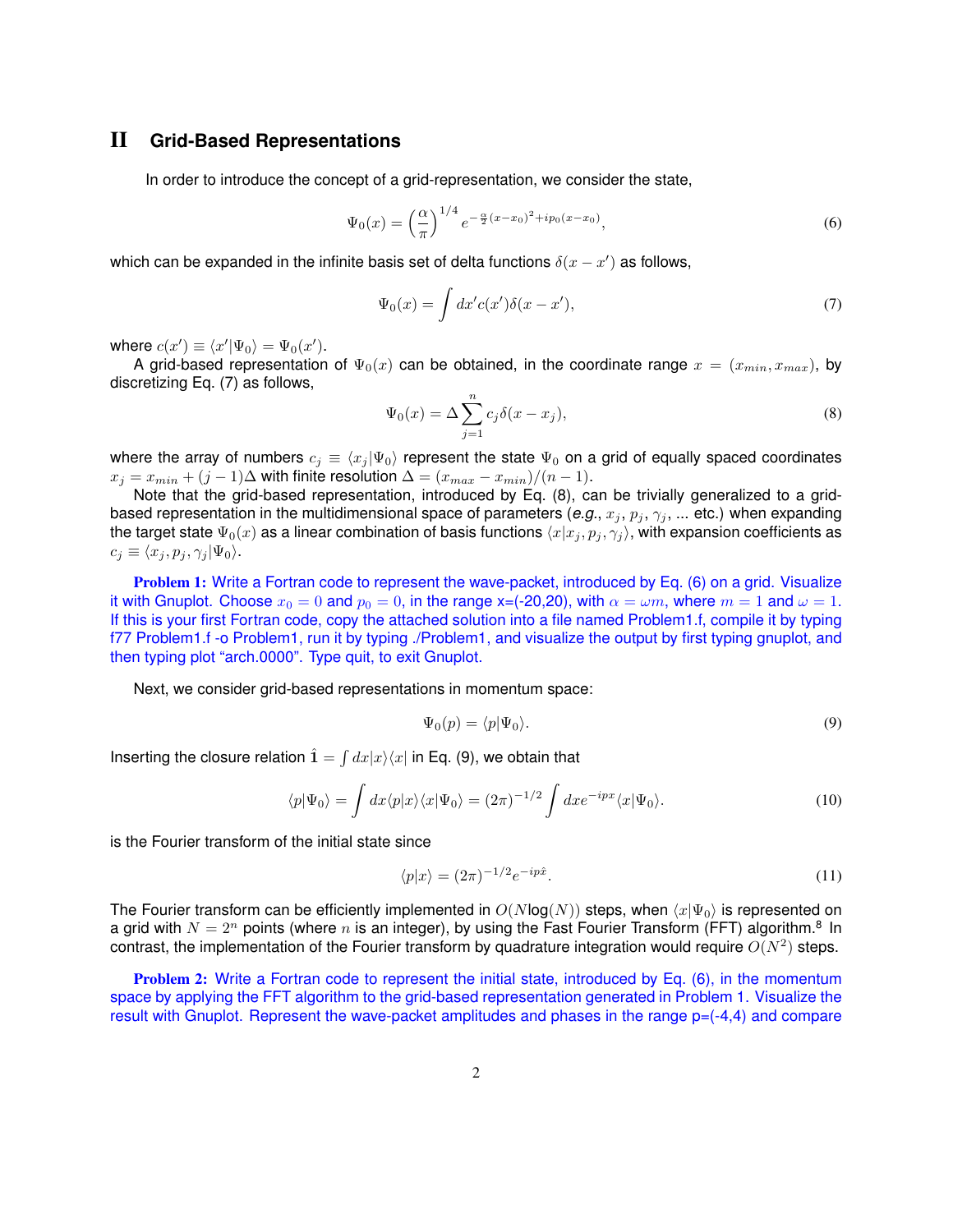your output with the corresponding values obtained from the analytic Fourier transform obtained by using:  $\int dx \exp(-a_2x^2 + a_1x + a_0) = \sqrt{\pi/a_2} \exp(a_0 + a_1^2/(4a_2)).$ 

Next, we consider the grid-based representation of operators (e.g.,  $\hat{x}$ ,  $\hat{p}$ ,  $V(\hat{x})$ , and  $\hat{T} = \hat{p}^2/(2m)$ ) and learn how these operators act on states represented on grids in coordinate and momentum spaces.

Consider first applying the potential energy operator to the initial state, as follows,

$$
V(\hat{x})\Psi_0(x) = V(x)\Psi_0(x) \equiv \tilde{\Psi}_0(x). \tag{12}
$$

Since  $\tilde{\Psi}_0(x)$  is just another function, Eq. (12) indicates that  $V(\hat{x})$  can be represented on the same grid of coordinates as before (*i.e.*, equally spaced coordinates  $x_j = x_{min} + (j - 1)\Delta$ , with finite resolution  $\Delta =$  $(x_{max}-x_{min})/(n-1)$ ). Since for each  $x_j$ ,  $\tilde{\Psi}_0(x_j)=V(x_j)\Psi(x_j)$ , the operator  $V(\hat{x})$  can be represented just as an array of numbers  $V(x_i)$  associated with the grid-points  $x_i$ , and its operation on a state is represented on such a grid as a simple multiplication.

**Problem 3:** Write a Fortran code to compute the expectation values of the position  $x(0) = \langle \Psi_0 | \hat{x} | \Psi_0 \rangle$ and the potential energy  $V = \langle \Psi_0 | V(\hat{x}) | \Psi_0 \rangle$ , where  $V(x)$  is defined according to Eq. (3) for the initial wavepacket, introduced by Eq. (6), with various possible values of  $x_0$  and  $p_0$ , with  $\alpha = \omega m$ , where  $m = 1$  and  $\omega = 1.$ 

Now consider applying the momentum operator,  $\hat{p} = -i\nabla$ , to the initial state  $\Psi_0(x)$  as follows,

$$
G(x) = \langle x|\hat{p}|\Psi_0\rangle = -i\nabla\Psi_0(x). \tag{13}
$$

One simple way of implementing this operation, when  $\Psi_0(x)$  is represented on a grid of equally spaced points  $x_j = x_{min} + (j - 1)\Delta$ , is by computing finite-increment derivatives as follows:

$$
G(x_j) = -i \frac{\Psi_0(x_{j+1}) - \Psi_0(x_{j-1})}{2\Delta}.
$$
\n(14)

However, for a more general operator (e.g.,  $\hat{T} = \hat{p}^2/(2m)$ ) this finite increment derivative procedure becomes complicated. In order to avoid computing finite-increment derivatives, one can implement an alternative procedure: represent the initial state in momentum-space (by Fourier transform of the initial state); apply the operator by simple multiplication in momentum space, then transform the resulting product back to the coordinate representation (by inverse-Fourier transform). This method can be derived by inserting the closure relation  $\hat{1} = \int dp |p\rangle\langle p|$ , in Eq. (13),

$$
G(x) = \langle x|\hat{p}|\Psi_0\rangle = \int dp \langle x|\hat{p}|p\rangle \langle p|\Psi_0\rangle = (2\pi)^{-1/2} \int dp e^{ipx} p \langle p|\Psi_0\rangle, \qquad (15)
$$

since  $\langle p|\Psi_0\rangle$  is defined, according to Eq. (10), as the Fourier transform of the initial state. Note that the second equality of Eq. (15) is obtained by introducing the substitution

$$
\langle x|p\rangle = (2\pi)^{-1/2} e^{ix\hat{p}}.
$$
\n(16)

While Eq. (15) illustrates the method for the specific operator  $\hat{p}$ , one immediately sees that any operator which is a function of  $\hat{p}$  (e.g.,  $\hat{T}=\hat{p}^2/(2m))$  can be analogously applied according to the Fourier transform procedure.

**Problem 4:** Write a Fortran code to compute the expectation values of the initial momentum  $p(0)$  =  $\langle\Psi_0|\hat p|\Psi_0\rangle$  and the kinetic energy  $T=\langle\Psi_0|\hat p^2/(2m)|\Psi_0\rangle$  by using the Fourier transform procedure, where  $\Psi_0$  is the initial wave-packet introduced by Eq. (6), with  $x_0 = 0$ ,  $p_0 = 0$ , and  $\alpha = \omega m$ , where  $m = 1$  and  $\omega = 1$ . Compute the expectation value of the energy  $E = \langle \Psi_0 | \hat{H} | \Psi_0 \rangle$ , where  $\hat{H} = \hat{p}^2/(2m) + V(\hat{x})$ , with  $V(x)$ defined according to Eq. (3) and compare your result with the zero-point energy  $E_0 = \omega/2$ .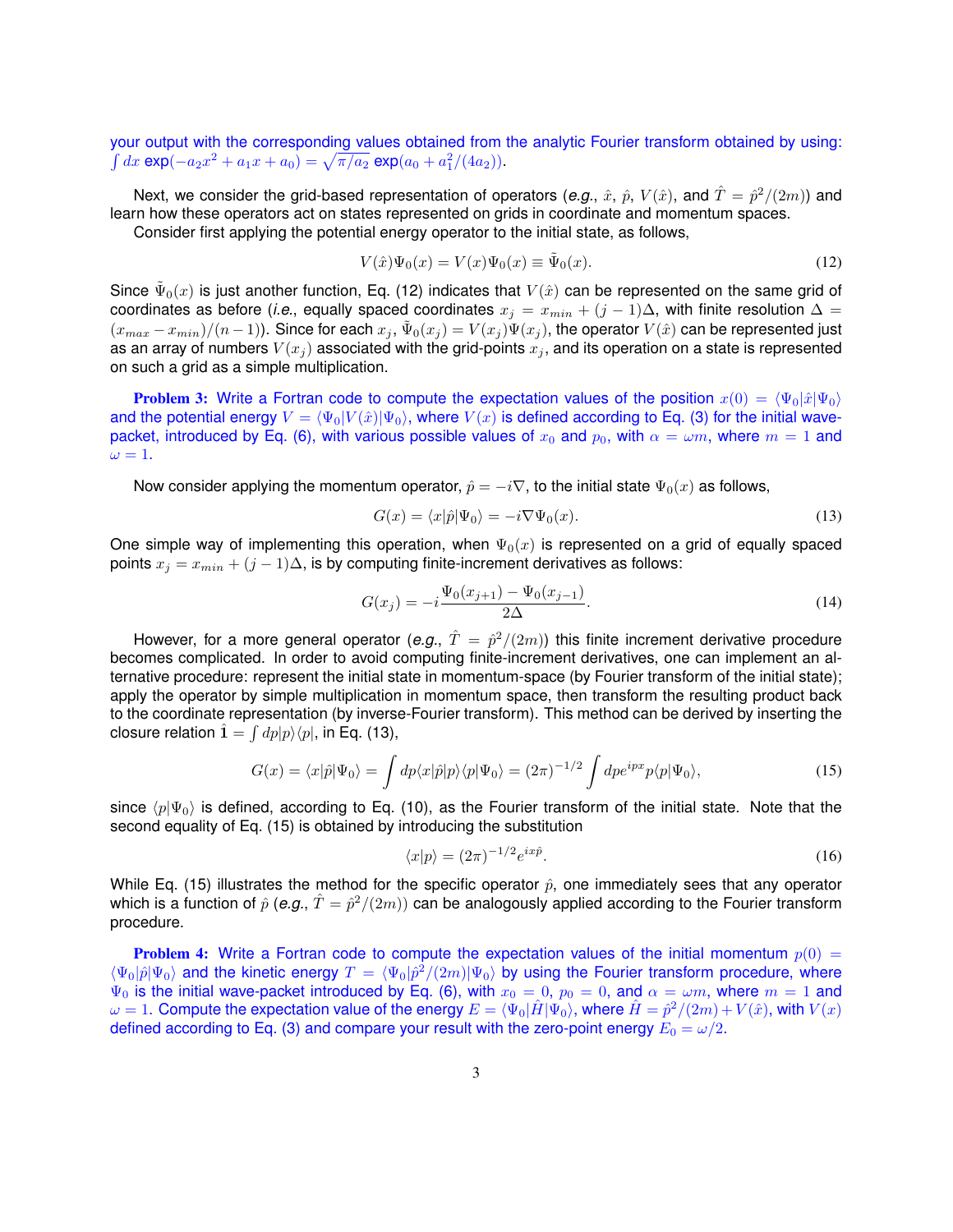# III **SOFT Method**

The Split-Operator Fourier Transform (SOFT) method is a numerical approach for solving the timedependent Schrödinger equation by using grid-based representations of the time-evolving states and operators. It relies on the Fourier transform procedure, introduced in Sec. II, to apply operators that are functions of  $\hat{p}$  by simple multiplication of array elements.

The essence of the method is to discretize the propagation time on a grid  $t_k = (k-1)\tau$ , with  $k = 1, ..., n$ and time-resolution  $\tau = t/(n-1)$ , and obtain the wave-packet at the intermediate times  $t_k$  by recursively applying Eq. (2) as follows,

$$
\Psi_{t_{k+1}}(x) = \int dx' \langle x | e^{-i\hat{H}\tau} | x' \rangle \langle x' | \Psi_{t_k} \rangle.
$$
\n(17)

If  $\tau$  is a sufficiently small time-increment (*i.e.*, n is large), the time-evolution operator can be approximated according to the Trotter expansion to second order accuracy,

$$
e^{-i\hat{H}\tau} = e^{-iV(\hat{x})\tau/2}e^{-i\hat{p}^2\tau/(2m)}e^{-iV(\hat{x})\tau/2} + O(\tau^3),\tag{18}
$$

which separates the propagator into a product of three operators, each of them depending either on  $\hat{x}$ , or  $\hat{p}$ .

Problem 5: Expand the exponential operators in both sides of Eq. (18) and show that the Trotter expansion is accurate to second order in powers of  $\tau$ .

Substituting Eq. (18) into Eq. (17) and inserting the closure relation  $\hat{1} = \int dp |p\rangle\langle p|$  gives,

$$
\Psi_{t_{k+1}}(x) = \int dp \int dx' e^{-iV(\hat{x})\tau/2} \langle x|p \rangle e^{-ip^2 \tau/(2m)} \langle p|x' \rangle e^{-iV(x')\tau/2} \Psi_{t_k}(x'). \tag{19}
$$

By substituting  $\langle p|x'\rangle$  and  $\langle x|p\rangle$  according to Eqs. (11) and (16), respectively, we obtain:

$$
\Psi_{t_{k+1}}(x) = e^{-iV(\hat{x})\tau/2} \frac{1}{\sqrt{2\pi}} \int dp e^{ixp} e^{-ip^2\tau/(2m)} \frac{1}{\sqrt{2\pi}} \int dx' e^{-ipx'} e^{-iV(x')\tau/2} \Psi_{t_k}(x'). \tag{20}
$$

According to Eq. (20), then, the computational task necessary to propagate  $\Psi_t(x)$  for a time-increment  $\tau$ involves the following steps:

- 1. Represent  $\Psi_{t_k}(x')$  and  $e^{-iV(x')\tau/2}$  as arrays of numbers  $\Psi_{t_k}(x_j)$  and  $e^{-iV(x_j)\tau/2}$  associated with a grid of equally spaced coordinates  $x_j = x_{min} + (j-1)\Delta$ , with finite resolution  $\Delta = (x_{max} - x_{min})/(n-1)$ .
- 2. Apply the potential energy part of the Trotter expansion  $e^{-iV(x')\tau/2}$  to  $\Psi_{t_k}(x')$  by simple multiplication of array elements:

$$
\tilde{\Psi}_{t_k}(x_j) = e^{-iV(x_j)\tau/2} \Psi_{t_k}(x_j).
$$

- 3. Fourier transform  $\tilde{\Psi}_{t_k}(x_j)$  to obtain  $\tilde{\Psi}_{t_k}(p_j),$  and represent the kinetic energy part of the Trotter expansion  $e^{-ip^2\tau/(2m)}$  as an array of numbers  $e^{-ip_j^2\tau/(2m)}$  associated with a grid of equally spaced momenta  $p_j = j/(x_{max} - x_{min}).$
- 4. Apply the kinetic energy part of the Trotter expansion  $e^{-ip^2\tau/(2m)}$  to the Fourier transform  $\tilde{\Psi}_{t_k}(p)$  by simple multiplication of array elements:

$$
\widetilde{\Psi}_{t_k}(p_j) = e^{-ip_j^2 \tau/(2m)} \widetilde{\Psi}_{t_k}(p_j).
$$

5. Inverse Fourier transform  $\Psi_{t_k}(p_j)$  to obtain  $\Psi_{t_k}(x_j)$  on the grid of equally spaced coordinates  $x_j.$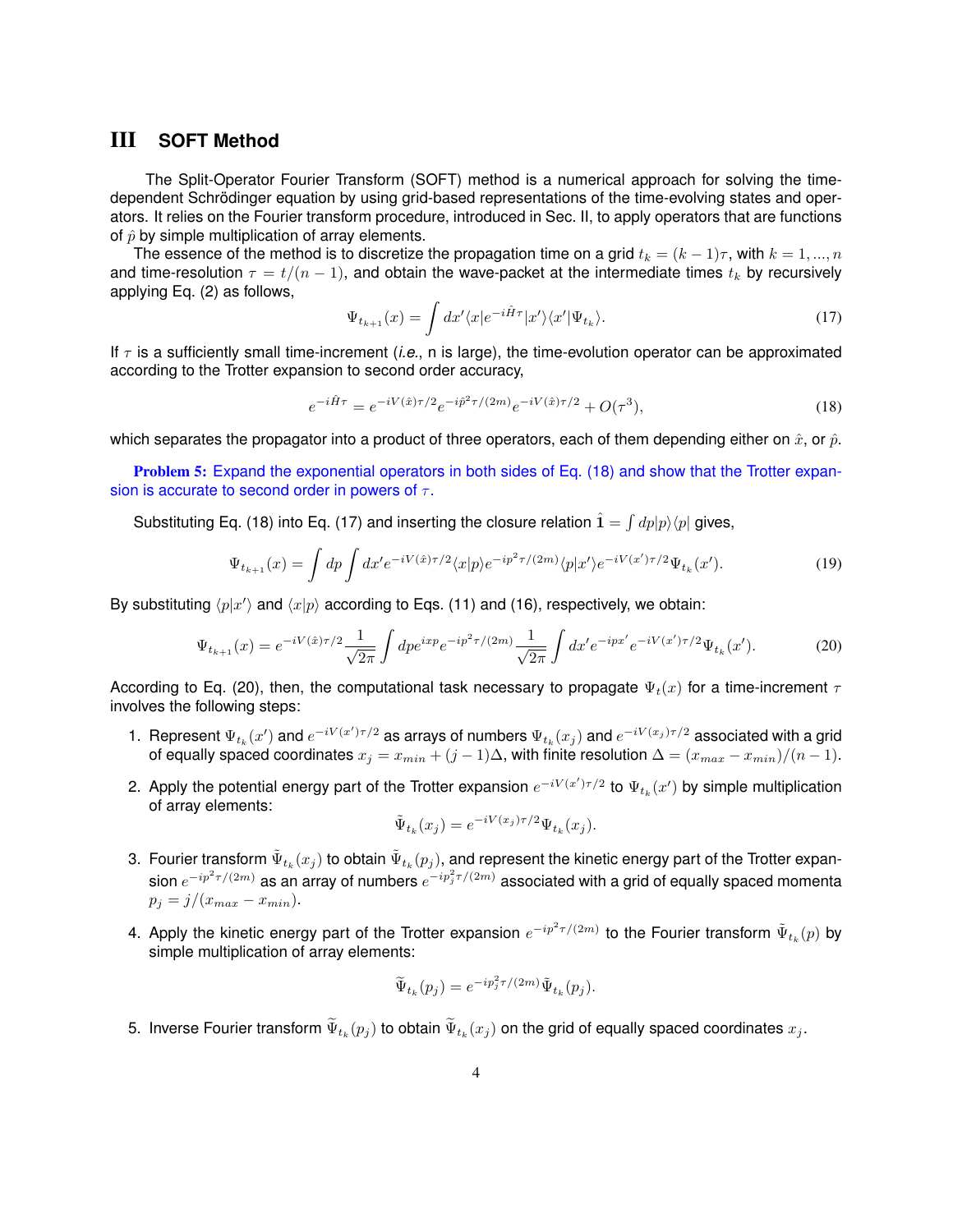6. Apply the potential energy part of the Trotter expansion  $e^{-iV(x')\tau/2}$  to  $\widetilde{\Psi}_{t_k}(x')$  by simple multiplication of array elements,

$$
\Psi_{t_{k+1}}(x_j) = e^{-iV(x_j)\tau/2} \widetilde{\Psi}_{t_k}(x_j).
$$

**Problem 6:** Write a Fortran code that propagates the initial state  $\Psi_0(x)$  for a single time increment  $(\tau = 0.1 \text{ a.u.})$ . Use  $x_0 = -2.5$ ,  $p_0 = 0$ , and  $\alpha = \omega m$ , where  $m = 1$  and  $\omega = 1$ . Implement the SOFT method for the Hamiltonian  $\hat{H}=\hat{p}^2/(2m)+V(\hat{x})$ , where  $V(x)$  is defined according to Eq. (3). Compare the resulting propagated state with the analytic solution obtained by substituting Eq. (5) into Eq. (2).

**Problem 7:** Loop the Fortran code developed in Problem 5 with  $x_0 = -2.5$  and  $p_0 = 0$  for 100 steps with  $\tau = 0.1$  a.u. For each step compute the expectation values of coordinates  $x(t)$  and momenta  $p(t)$  as done in Problems 3 and 4, respectively. Compare your calculations with the analytic solutions obtained by substituting Eq. (5) into Eq. (2). Verify that these correspond to the classical trajectories  $x(t) = \bar{x} + (x_0 \bar{x}$ )cos( $\omega t$ ) and  $p(t) = p_0 - (x_0 - \bar{x})\omega m \sin(\omega t)$ , which can be computed according to the Velocity-Verlet algorithm:  $(F(x)) + F(x-1) = 0$ 

$$
p_{j+1} = p_j + (F(x_j) + F(x_{j+1}))\tau/2
$$
  
\n
$$
x_{j+1} = x_j + p_j \tau/m + F(x_j)\tau^2/(2m).
$$
\n(21)

**Problem 8:** Change the potential to that of a Morse oscillator  $V(\hat{x}) = De(1 - \exp(-a(\hat{x} - x_e)))^2$ , with  $x_e = 0$ ,  $De = 8$ , and  $a = \sqrt{k/(2D_e)}$ , where  $k = m\omega^2$ . Recompute the wave-packet propagation with  $x_0 = -0.5$  and  $p_0 = 0$  for 100 steps with  $\tau = 0.1$  a.u., and compare the expectation values  $x(t)$  and  $p(t)$  with the corresponding classical trajectories obtained by recursively applying the Velocity-Verlet algorithm.

**Problem 9:** Simulate the propagation of a wave-packet with  $x_0 = -5.5$  and initial momentum  $p_0 = 2$ colliding with a barrier potential  $V(x) = 3$ , if  $abs(x) < 0.5$ , and  $V(x) = 0$ , otherwise. Hint: In order to avoid artificial recurrences you might need to add an absorbing imaginary potential  $V_a(x) = i(\text{abs}(x) - 10)^4$ , if  $abs(x) > 10$ , and  $V_a(x) = 0$ , otherwise.

# IV **SOFT Propagation on Multiple Surfaces**

The goal of this section is to generalize the implementation of the SOFT method to the description of quantum dynamics on multiple coupled potential energy surfaces.

To keep the presentation as simple as possible, we consider a molecule with two-coupled electronic states described by the Hamiltonian,

$$
\hat{H} = \hat{p}^2/(2m) + \hat{V},\tag{22}
$$

where  $\hat{V}=\hat{V}_0+\hat{V}_c$ , with  $\hat{V}_0=V_1(\hat{\bf x})|1\rangle\langle 1|+V_2(\hat{\bf x})|2\rangle\langle 2|$  and  $\hat{V}_c=V_c(\hat{\bf x})|1\rangle\langle 2|+V_c(\hat{\bf x})|2\rangle\langle 1|.$ 

The computational task ahead is to implement the SOFT method to compute the time-dependent wavepacket

$$
|\Psi(\mathbf{x};t)\rangle = \varphi_1(\mathbf{x};t)|1\rangle + \varphi_2(\mathbf{x};t)|2\rangle,
$$
\n(23)

given the initial conditions  $\varphi_1(x; 0)$  and  $\varphi_2(x; 0)$ , where  $\varphi_1(x; t)$  and  $\varphi_2(x; t)$  are the time-dependent nuclear wave-packet components associated with the electronic states  $|1\rangle$  and  $|2\rangle$ , respectively. Note that here the main challenges are that  $\hat{V}_0$  and  $\hat{V}_c$  do not commute,  $\ket{\Psi({\bf x};t)}$  involves two wave-packet components and  $\hat{H}$ is a  $2 \times 2$  matrix in the basis of  $|1\rangle$  and  $|2\rangle$ .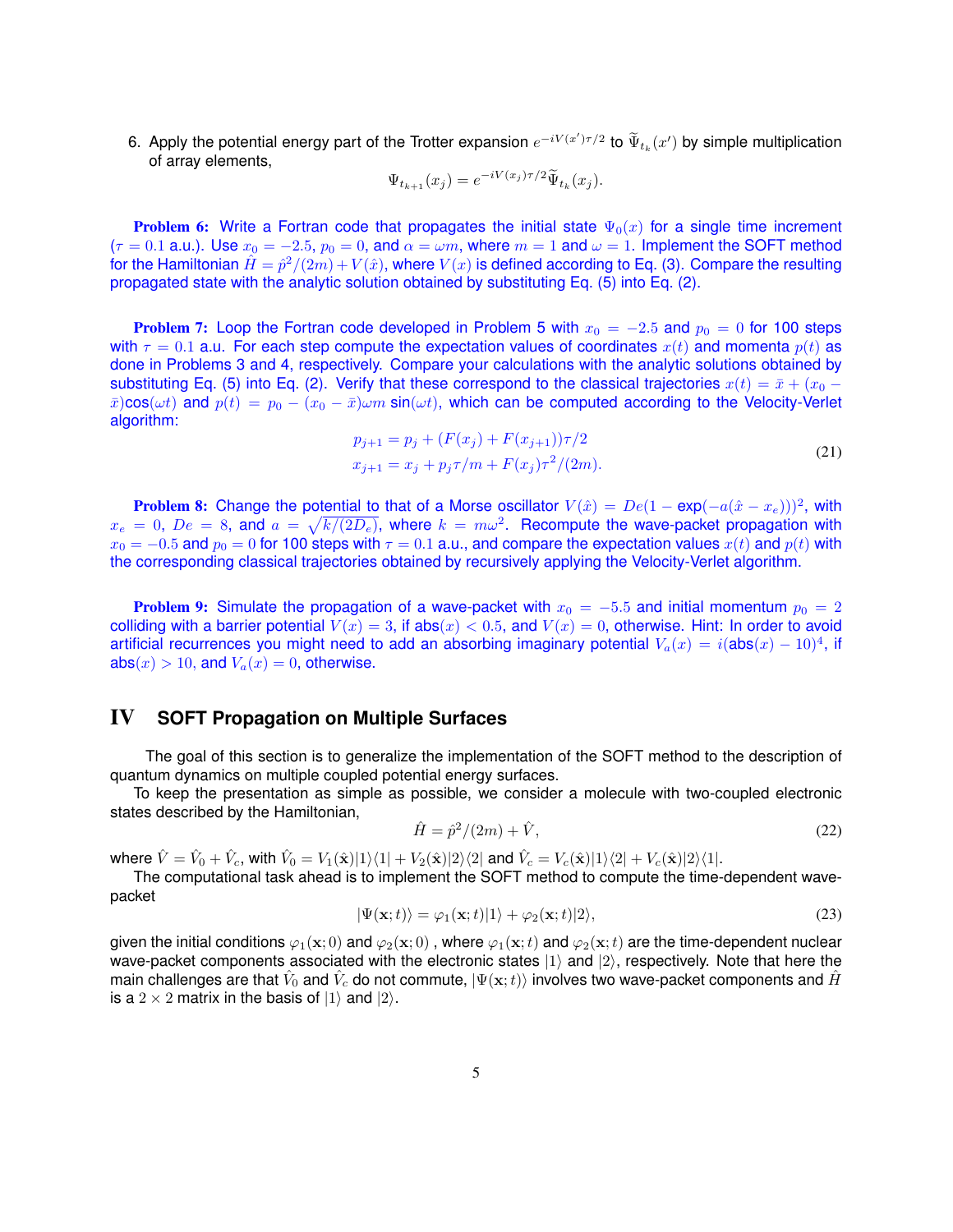A simple approach for propagating  $\varphi_1(x;t)$  and  $\varphi_2(x;t)$  involves the embedded form of the Trotter expansion,

$$
e^{-i\hat{H}2\tau} \approx e^{-i\frac{\hat{p}^2}{2m}\tau}e^{-iV(\hat{\mathbf{x}})2\tau}e^{-i\frac{\hat{p}^2}{2m}\tau} \approx e^{-i\frac{\hat{p}^2}{2m}\tau}e^{-iV_0(\hat{\mathbf{x}})\tau}e^{-iV_c(\hat{\mathbf{x}})2\tau}e^{-iV_0(\hat{\mathbf{x}})\tau}e^{-i\frac{\hat{p}^2}{2m}\tau},\tag{24}
$$

which can be implemented in the basis of  $|1\rangle$  and  $|2\rangle$  according to the following steps:

• Step [I]. Apply the kinetic energy part of the Trotter expansion to both wave-packet components  $\varphi_1(\mathbf{x};t)$ and  $\varphi_2(\mathbf{x};t)$  for time  $\tau$ , as follows,

$$
\begin{pmatrix} \varphi_1'(\mathbf{x}; t + \tau) \\ \varphi_2'(\mathbf{x}; t + \tau) \end{pmatrix} = \begin{pmatrix} e^{-i\frac{\hat{\mathbf{p}}^2}{2m}\tau} & 0 \\ 0 & e^{-i\frac{\hat{\mathbf{p}}^2}{2m}\tau \end{pmatrix} \begin{pmatrix} \varphi_1(\mathbf{x}; t) \\ \varphi_2(\mathbf{x}; t) \end{pmatrix}.
$$
 (25)

• Step [II]. Mix the two wave-packet components  $\varphi_1'(\mathbf{x};t+\tau)$  and  $\varphi_2'(\mathbf{x};t+\tau)$ ,

$$
\begin{pmatrix} \varphi_1''(\mathbf{x}; t + \tau) \\ \varphi_2''(\mathbf{x}; t + \tau) \end{pmatrix} = \mathbf{M} \begin{pmatrix} \varphi_1'(\mathbf{x}; t + \tau) \\ \varphi_2'(\mathbf{x}; t + \tau) \end{pmatrix}, \tag{26}
$$

with

$$
\mathbf{M} \equiv \mathbf{L}^{-1} \begin{pmatrix} e^{-iE_1(x)\tau} & 0\\ 0 & e^{-iE_2(x)\tau} \end{pmatrix} \mathbf{L},
$$
 (27)

where  $E_1(x)$  and  $E_2(x)$  are the eigenvalues of the potential energy matrix  $V = V_0 + V_c$  and L the matrix of column eigenvectors in the basis of diabatic states  $|1\rangle$  and  $|2\rangle$ . Eigenvalues and eigenvectors of a symmetric matrix can be obtained by using the subroutines TRED2, TQLI and EIGSRT, as described in Numerical Recipes (Chapter 11).<sup>9</sup>

While this is a general procedure, the specific case of interest involves a  $2 \times 2$  Hermitian matrix V, for which the matrix M can be found analytically,

$$
\mathbf{M} \equiv \begin{pmatrix} e^{-i\hat{V}_1(\hat{\mathbf{x}})2\tau}\cos(2V_c(\hat{\mathbf{x}})\tau) & -i\sin(2V_c(\hat{\mathbf{x}})\tau) e^{-i(\hat{V}_1(\hat{\mathbf{x}})+\hat{V}_2(\hat{\mathbf{x}}))\tau} \\ -i\sin(2V_c(\hat{\mathbf{x}})\tau) e^{-i(\hat{V}_1(\hat{\mathbf{x}})+\hat{V}_2(\hat{\mathbf{x}}))\tau} & \cos(2V_c(\hat{\mathbf{x}})\tau) e^{-i\hat{V}_2(\hat{\mathbf{x}})2\tau} \end{pmatrix}.
$$
 (28)

• Step [III]. Propagate  $\varphi''_1(\mathbf{x};t+\tau)$  and  $\varphi''_2(\mathbf{x};t+\tau)$  for time  $\tau$ , according to the free-particle propagator, by applying the kinetic energy part of the Trotter expansion:

$$
\begin{pmatrix}\n\varphi_1(\mathbf{x}; t+2\tau) \\
\varphi_2(\mathbf{x}; t+2\tau)\n\end{pmatrix} = \begin{pmatrix}\ne^{-i\frac{\hat{\mathbf{p}}^2}{2m}\tau} & 0 \\
0 & e^{-i\frac{\hat{\mathbf{p}}^2}{2m}\tau}\n\end{pmatrix} \begin{pmatrix}\n\varphi_1''(\mathbf{x}; t+\tau) \\
\varphi_2''(\mathbf{x}; t+\tau)\n\end{pmatrix}.
$$
\n(29)

In practice, however, step [III] is combined with step [I] of the next propagation time-slice for all but the last propagation time-increment.

Problem 10: (a) Derive Eq. (28) by considering that,

$$
e^{-i\mathbf{V}_c 2\tau} = \mathbf{D}^\dagger \begin{pmatrix} e^{iV_c(\mathbf{x})2\tau} & 0\\ 0 & e^{-iV_c(\mathbf{x})2\tau} \end{pmatrix} \mathbf{D},\tag{30}
$$

with

$$
\mathbf{D} = \mathbf{D}^{\dagger} \equiv \begin{pmatrix} -1/\sqrt{2} & 1/\sqrt{2} \\ 1/\sqrt{2} & 1/\sqrt{2} \end{pmatrix},\tag{31}
$$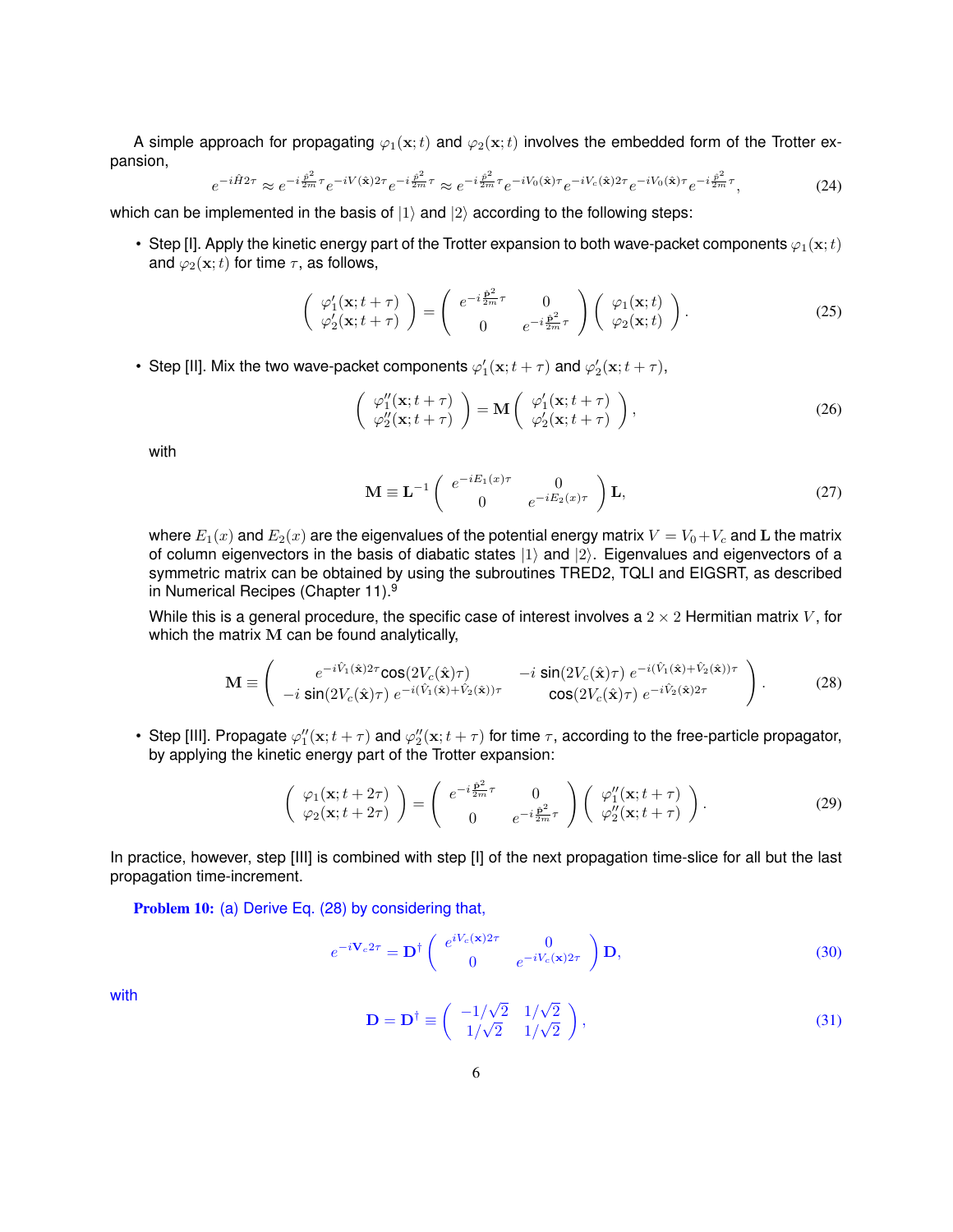since

$$
e^{-i\mathbf{V}_c 2\tau} = \mathbf{1} + (-i\mathbf{V}_c 2\tau) + \frac{1}{2!}(-i\mathbf{V}_c 2\tau)^2 + ...,
$$
 (32)

and

$$
\mathbf{V}_c \equiv \begin{pmatrix} 0 & V_c(\mathbf{x}) \\ V_c(\mathbf{x}) & 0 \end{pmatrix} = \mathbf{D}^\dagger \begin{pmatrix} -V_c(\mathbf{x}) & 0 \\ 0 & V_c(\mathbf{x}) \end{pmatrix} \mathbf{D}, \tag{33}
$$

with  $DD^{\dagger} = 1$ .

**Problem 11:** Derive Eq. (27) by writing the matrix  $V$  in the basis of adiabatic eigenstates

$$
\phi_1(x) = L_{11}(x)|1\rangle + L_{21}(x)|2\rangle, \n\phi_2(x) = L_{12}(x)|1\rangle + L_{22}(x)|2\rangle,
$$
\n(34)

with eigenvalues  $E_1(x)$  and  $E_2(x)$ , respectively. Then, using the expansion

$$
e^{-i\mathbf{V}2\tau} = \mathbf{1} + (-i\mathbf{V}2\tau) + \frac{1}{2!}(-i\mathbf{V}2\tau)^2 + ..., \tag{35}
$$

show that in the adiabatic representation

$$
e^{-i\mathbf{V}2\tau} = \begin{pmatrix} e^{-iE_1(x)2\tau} & 0\\ 0 & e^{-iE_2(x)2\tau} \end{pmatrix}.
$$
 (36)

Finally, show that the diagonal matrix introduced by Eq. (36) can be rotated to the representation of diabatic states  $|1\rangle$ ,  $|2\rangle$  according to the similarity transformation

$$
\mathbf{L}^{-1} \begin{pmatrix} e^{-iE_1(x)\tau} & 0\\ 0 & e^{-iE_2(x)\tau} \end{pmatrix} \mathbf{L}.
$$
 (37)

Problem 12: (a) Write a Fortran code to implement the SOFT approach described in this section, where step [II] is numerically computed according to Eq. (27). Propagate  $|\Psi(\mathbf{x};t)\rangle = \varphi_1(\mathbf{x};t)|1\rangle + \varphi_2(\mathbf{x};t)|2\rangle$ , where  $\varphi_1({\bf x};0) = \varphi_1({\bf x};0) = \Psi_0(x)$  and  $\Psi_0(x)$  as defined in Eq. (6). Use  $x_0 = -2.2$ ,  $p_0 = 0$ ,  $m = 1$ ,  $\omega = 1$  and two coupled potential energy surfaces described by the potential energy matrix

$$
V = \begin{pmatrix} V_1(x) & \delta \\ \delta & V_2(x) \end{pmatrix},\tag{38}
$$

where  $\delta=0.3, V_1(x)=m\omega^2(x-\bar{x})^2/2$  and  $V_2(x)=-x^2/2+x^4/22$ ; (b) Propagate  $\Psi({\bf x};t)$  according to the potential energy matrix introduced by Eq. (38), with  $\delta = 0$  and compare your results with those obtained in item (a)

#### V **Matching Pursuit Representation**

The goal of this section is to generalize the grid-based representation of states, introduced in Sec. II, to representations generated according to the matching-pursuit algorithm as implemented for overcomplete basis sets of nonorthogonal basis functions.

The main advantage of overcomplete basis sets is that they provide non-unique representations, since there are multiple ways of expanding a target state as a linear combination of nonorthogonal basis functions (*i.e*, basis functions that can be expanded as linear combinations of the other basis functions in the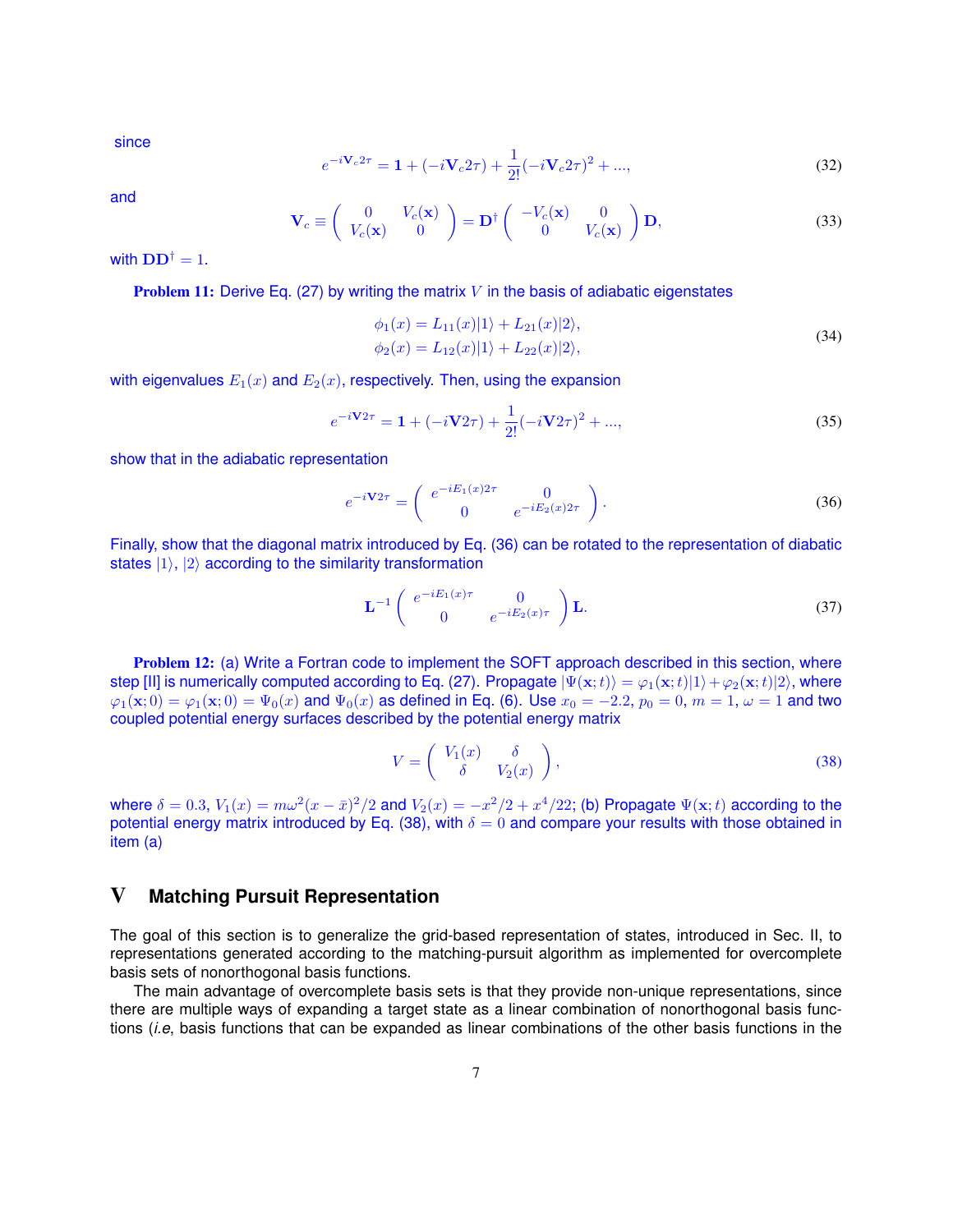set). Therefore, one can define expansions that exploit the benefit of non-uniqueness in order to simultaneously achieve *sparsity* (*i.e.*, representations with the fewest possible significant terms), *superresolution* (*i.e.*, a resolution that is higher than that possible with traditional nonadaptive methods) and *speed* (i.e., representations obtainable in  $O(n)$  or  $O(n \log(n)$  steps, where n is the number of basis functions in the basis set.

The matching pursuit method implements a greedy algorithm for representing a target state (wavefunction) by successive orthogonal projections onto elements of an overcomplete basis set as follows: The first step requires selecting the basis element | 1} that has maximum overlap with the target state  $|\Psi_t\rangle$  (*i.e.*, the element that is resonant with the most prominent structure in  $|\Psi_t\rangle$ . The projection of such element is defined as follows:

$$
|\Psi_t\rangle = c_1|1\rangle + |\varepsilon_1\rangle,\tag{39}
$$

where  $c_1 \equiv \langle 1|\Psi_t \rangle$ . Note that by virtue of the definition of  $c_1$  the residual vector  $|\varepsilon_1\rangle$  is orthogonal to  $|1\rangle$ . Therefore,  $\|\Psi_t\| < \|\varepsilon_1\|$ . The next step involves the sub-decomposition of the residual vector  $|\varepsilon_1\rangle$  by projecting it along the direction of its best match  $|2\rangle$  as follows:

$$
|\varepsilon_1\rangle = c_2|2\rangle + |\varepsilon_2\rangle,\tag{40}
$$

where  $c_2 \equiv \langle 2|\varepsilon_1\rangle$ . Note that, since  $|\varepsilon_2\rangle$  is orthogonal to  $|2\rangle$ , the norm of  $|\varepsilon_2\rangle$  is smaller than the norm of  $|\varepsilon_1\rangle$ . This procedure is repeated each time on the resulting residue.

After n successive orthogonal projections, the norm of the residual vector  $|\varepsilon_n\rangle$  is smaller than a desired precision  $\epsilon$ . Therefore, the algorithm maintains norm conservation within a desired precision,

$$
\parallel \varepsilon_n \parallel = \sqrt{1 - \sum_{j=1}^n |c_j|^2} < \epsilon,\tag{41}
$$

just as in a linear orthogonal decomposition. The resulting expansion is

$$
\langle \mathbf{x} | \Psi_t \rangle \approx \sum_{j=1}^n c_j \langle \mathbf{x} | j \rangle,
$$
\n(42)

where the coefficients  $c_i$  are recursively defined as follows:

$$
c_j = \langle j | \Psi_t \rangle - \sum_{k=1}^{j-1} c_k \langle j | k \rangle.
$$
 (43)

Matching pursuit coherent-state expansions can be obtained by successively selecting the basis functions according to a gradient-based optimization technique.<sup>10</sup> A parallel implementation under the Message Passing Interface (MPI) environment<sup>11</sup> can speed up the search for a satisfactory local minimum. Starting from an initial trial coherent state  $|\chi_i\rangle$ , we can optimize the parameters  $x_j (k)$ ,  $p_j (k)$  and  $\gamma_j (k)$  so that they locally maximize the overlap with the target state. Initial guess parameters  $\gamma_i(k)$ ,  $x_i(k)$  and  $p_i(k)$  can be chosen as defined by the basis elements of the previous wave-packet representation (or initial state).

**Problem 13:** Write a Fortran code to represent the target state  $\tilde{\Psi}_0(\mathbf{x}) \equiv e^{-i\hat{p}^2/(2m)\tau/2} e^{-iV(x)\tau} e^{-i\hat{p}^2/(2m)\tau/2} \Psi_0(x)$ , where  $\tau = 0.1$  a.u. and  $V(x)$  is defined as in Problem 6, as a matching pursuit expansion based on coherentstates  $|x_i, p_i, \gamma_i\rangle$  parametrized as follows:

$$
\langle x|x_j, p_j, \gamma_j \rangle = \left(\frac{\gamma_j}{\pi}\right)^{1/4} e^{-\frac{\gamma_j}{2}(x-x_j)^2 + ip_j(x-x_0)}.
$$
\n
$$
(44)
$$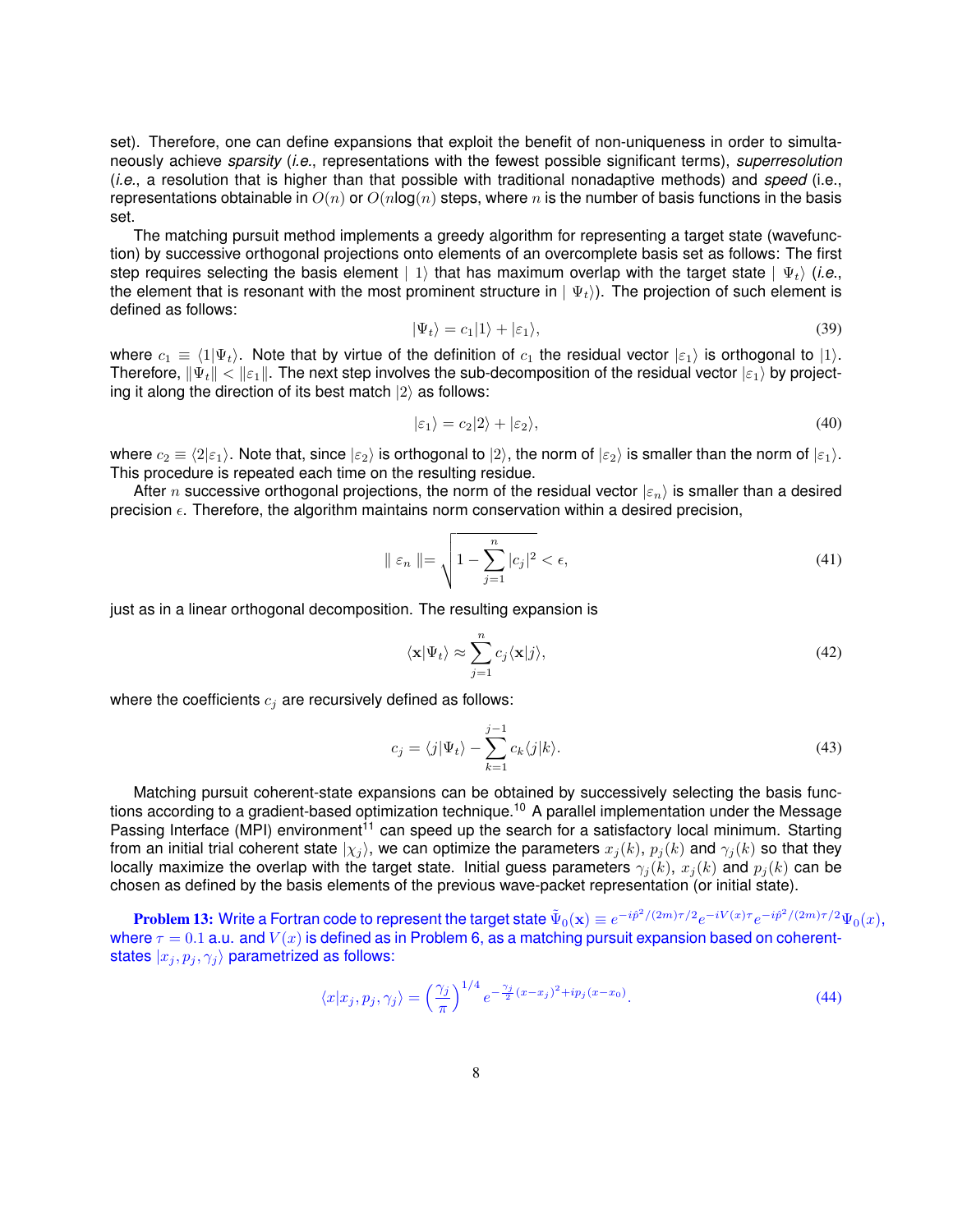# VI **MP/SOFT Method for Adiabatic Propagation**

The goal of this section is to introduce the implementation of the SOFT method for adiabatic quantum propagation, described in Sec. III, in terms of dynamically adaptive coherent-state representations generated according to the matching-pursuit algorithm introduced in Sec. V.

In order to implement the Trotter expansion,

$$
\Psi_{t+\tau}(\mathbf{x}) = e^{-i\left[\frac{\hat{\mathbf{p}}^2}{2m} + V(\hat{\mathbf{x}})\right]\tau} \Psi_t(\mathbf{x}) \approx e^{-iV(\hat{\mathbf{x}})\tau/2} e^{-i\hat{\mathbf{p}}^2/(2m)\tau} e^{-iV(\hat{\mathbf{x}})\tau/2} \Psi_t(\mathbf{x}),\tag{45}
$$

by using representations based on matching-pursuit coherent-state expansions, one can proceed according to the following steps:

• Step 1. Decompose the target function  $\tilde{\Psi}_t(\mathbf{x}) \equiv e^{-iV(\hat{\mathbf{x}})\tau/2}\Psi_t(\mathbf{x})$  into matching pursuit coherent state expansions,

$$
\tilde{\Psi}_t(\mathbf{x}) \approx \sum_{j=1}^n c_j \langle \mathbf{x} | \chi_j \rangle.
$$
\n(46)

Here,  $\langle \mathbf{x} | \chi_j \rangle$  are N-dimensional coherent states,

$$
\langle \mathbf{x} | \chi_j \rangle \equiv \prod_{k=1}^N A_j(k) \exp\left(-\frac{\gamma_j(k)}{2} (x(k) - x_j(k))^2 + ip_j(k)(x(k) - x_j(k))\right),\tag{47}
$$

where  $A_j(k)$  are normalization factors and  $\gamma_j(k)$ ,  $x_j(k)$  and  $p_j(k)$  are complex-valued parameters selected according to the matching pursuit algorithm. The expansion coefficients  $c_j$ , introduced by Eq. (46), are defined before:  $c_1\equiv \langle \chi_1|\Psi_t\rangle$ , and  $c_j\equiv \langle \chi_j|\Psi_t\rangle-\sum_{k=1}^{j-1}c_k\langle \chi_j|\chi_k\rangle,$  for  $j=2-N.$ 

• Step 2. Apply the kinetic energy part of the Trotter expansion to  $\tilde{\Psi}_t(\mathbf{x})$  by Fourier transforming the coherent state expansion of  $\tilde{\Psi}_t(\mathbf{x})$  to the momentum representation, multiplying it by exp $[-i(\mathbf{p}^2/2m)\tau]$ and finally computing the inverse Fourier transform of the product to obtain:

$$
\widetilde{\Psi}_t(\mathbf{x}) = \sum_{j=1}^n c_j \langle \mathbf{x} | \widetilde{\chi}_j \rangle,\tag{48}
$$

where

$$
\langle \mathbf{x} | \tilde{\chi}_j \rangle \equiv \prod_{k=1}^N A_j(k) \sqrt{\frac{m}{m + i\tau \gamma_j(k)}} \exp\left(\frac{\left(\frac{p_j(k)}{\gamma_j(k)} - i[x_j(k) - x(k)]\right)^2}{\frac{2}{\gamma_j(k)} + \frac{2i\tau}{m}} - \frac{p_j(k)}{2\gamma_j(k)}\right). \tag{49}
$$

The resulting time-evolved wave-function is thus

$$
\Psi_{t+\tau}(\mathbf{x}) = \sum_{j=1}^{n} c_j e^{-iV(\mathbf{x})\tau/2} \langle \mathbf{x} | \tilde{\chi}_j \rangle,
$$
\n(50)

which can be re-expanded in coherent states as in step [1].

Note that the underlying computational task necessary for MP/SOFT quantum propagation is completely reduced to generating the coherent-state expansions defined by Eq. (46), since all of the other steps can be implemented analytically.

Problem 14: Note that the Fortran code developed in Problem 13 already implements the MP/SOFT method described in this section, as applied to the Harmonic potential of Problem 5. Now, loop the code for 100 steps and make the comparison between numerical and analytical results for the whole propagation time. Use ( $\tau = 0.1$  a.u.) with  $x_0 = -2.5$ ,  $p_0 = 0$ , and  $\alpha = \omega m$ , where  $m = 1$  and  $\omega = 1$ .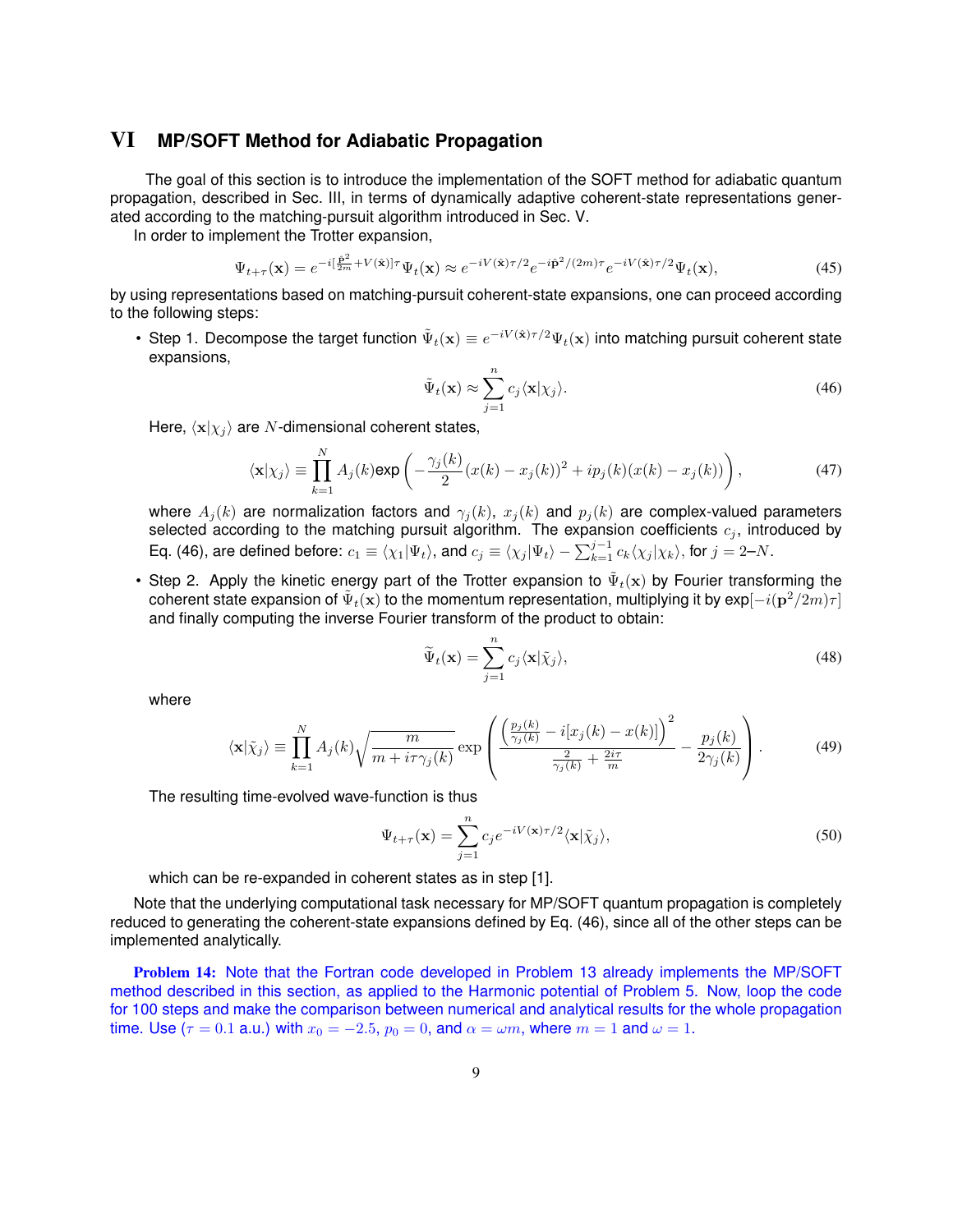# VII **MP/SOFT Simulations of Nonadiabatic Dynamics in Pyrazine**

MP/SOFT simulations of nonadiabatic dynamics can be efficiently performed according to the SOFT method outlined in Sec. IV, in conjunction with the matching-pursuit representation method introduced in Sec. V. The goal of this section is to illustrate the resulting approach as applied to the description of the  $S_1/S_2$  interconversion of pyrazine after  $S_0 \rightarrow S_2$  photoexcitation. The photophysics of pyrazine provides a standard platform for study ultrafast internal conversion responsible for a broad band photoabsorption spectrum with a rather diffuse superimposed structure. The underlying excited state nonadiabatic dynamics, following  $S_0\to S_1(\pi,\pi^*),\,S_2(n,\pi^*)$  photoexcitation, is also ideally suited to benchmark the capabilities of new theoretical methods since it has been extensively investigated both experimentally<sup>12, 13</sup> and theoretically.<sup>14–20</sup> *Ab initio* calculations have characterized the existence of a conical intersection between the  $S_1$ and  $S_2$  states, leading to ultrafast intramolecular energy transfer.<sup>14</sup> The experimental  $S_2$  photoabsorption spectrum has been reproduced by using a 4-mode model Hamiltonian, after convoluting the resulting spectrum with an experimental resolution function,<sup>21</sup> or explicitly including the effect of the remaining vibrational modes as a weakly coupled harmonic bath.<sup>15</sup> These two models have allowed for direct comparisons between benchmark calculations and state-of-the-art semiclassical and quantum mechanical methods, including the multiconfigurational time dependent Hartree (MCTDH) approach,<sup>15</sup> the Herman Kluk semiclassical initial value representation (SC IVR) method,<sup>17</sup> the multiple spawning quantum approach,<sup>18</sup> the time dependent Gauss-Hermite discrete value representation (TDGH-DVR) method,<sup>19</sup> and the coupled coherent states (CCS) technique.<sup>20</sup> Here, the capabilities of the generalized MP/SOFT approach are evaluated as applied to the description of the photoabsorption spectroscopy of pyrazine.

The problem concerns the propagation of the wave-packet components  $\varphi_1(x;t)$  and  $\varphi_2(x;t)$ , introduced by Eq. (23), as the molecule undergoes excited state interconversion dynamics at the conical intersection of the  $S_1$  and  $S_2$  coupled potential energy surfaces. Therefore, it can be assumed that the initial state is defined according to Eq. (23) in terms of the two ground vibrational state wave-packet components,

$$
\varphi_1(\mathbf{x};0) = 0,\n\varphi_2(\mathbf{x};0) = \prod_{j=1}^N \left(\frac{1}{\pi}\right)^{1/4} e^{-x(j)^2/2},
$$
\n(51)

associated with the  $S_1$  and  $S_2$  states, respectively. Here, N is the dimensionality of the system, as defined by the number of vibrational modes explicitly considered in the model  $(i.e., N = 4$  in the reduced model system, and  $N = 24$  in the full-dimensional model).

The  $S_2$  photoabsorption spectrum  $I(\omega)$  can be computed as the Fourier transform of the survival amplitude  $C(t)$ ,

$$
I(\omega) \propto \omega \int_{\infty}^{\infty} dt C(t) e^{i(\omega + \epsilon_0)t}, \tag{52}
$$

where  $\epsilon_0$  denotes the energy of the ground vibrational state of pyrazine, and  $\omega = 2\pi c/\lambda$ . The time-dependent survival amplitude,

$$
C(t) = \langle \Psi(0)|e^{-i\hat{H}t}|\Psi(0)\rangle = \int d\mathbf{x}\Psi^{\star}(\mathbf{x}; -t/2)\Psi(\mathbf{x}; t/2),
$$
\n(53)

is obtained by overlapping the time-evolved states  $\Psi({\bf x};t/2)=e^{-i\hat{H}t/2}\Psi({\bf x};0)$  and  $\Psi({\bf x};-t/2)=e^{i\hat{H}t/2}\Psi({\bf x};0),$ after propagating the initial state  $\Psi(\mathbf{x};0)$  forward and backward in time on the nonadiabatically coupled excited electronic states. Here,  $\Psi(\mathbf{x};0)$  is the initial ground state wavefunction, multiplied by the transition dipole moment which is assumed to be constant as a function of nuclear coordinates (Condon approximation).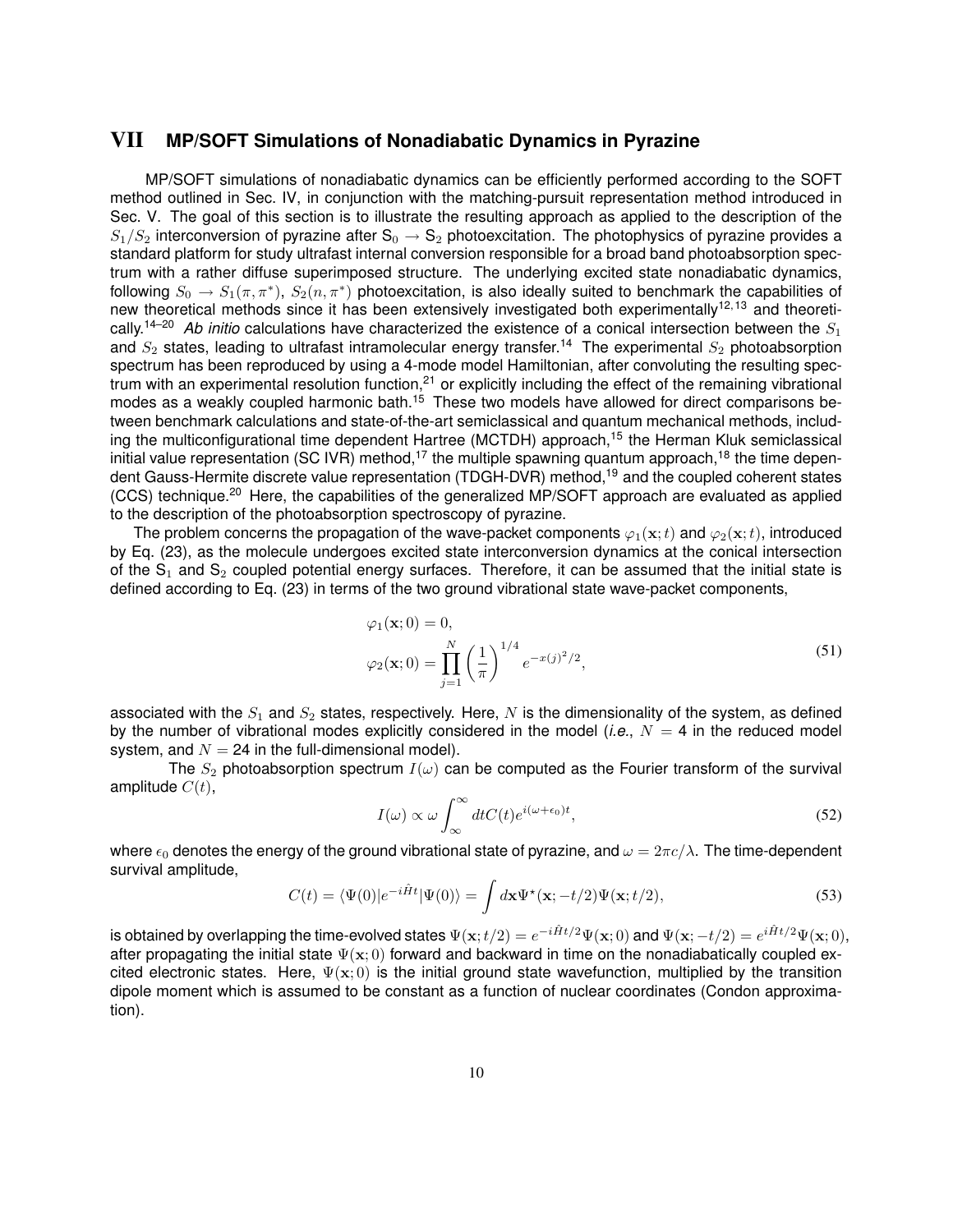The Hamiltonian  $\hat{H}=\hat{H}_0+\hat{V}_c$  of pyrazine is defined as follows:

$$
\hat{H}_0 = \sum_j -\frac{1}{2m_j} \frac{\partial^2}{\partial Q_j^2} \left( |1\rangle\langle 1| + |2\rangle\langle 2| \right) + \sum_j \frac{1}{2} m_j \omega_j^2 Q_j^2 \left( |1\rangle\langle 1| + |2\rangle\langle 2| \right) + \Delta \left( |2\rangle\langle 2| - |1\rangle\langle 1| \right) + \sum_{i \in G_1} (a_i |1\rangle\langle 1| + b_i |2\rangle\langle 2|) Q_i + \sum_{(i,j) \in G_2} (a_{i,j} |1\rangle\langle 1| + b_{i,j} |2\rangle\langle 2|) Q_i Q_j,
$$
\n
$$
(54)
$$

and

$$
\hat{V}_c = \sum_{i \in G_3} c_i \left( |1\rangle\langle 2| + |2\rangle\langle 1| \right) Q_i + \sum_{(i,j) \in G_4} c_{i,j} \left( |1\rangle\langle 2| + |2\rangle\langle 1| \right) Q_i Q_j. \tag{55}
$$

The parameters introduced by these equations are readily available in Ref. [15] and have been obtained at the complete-active-space self-consistent-field (CASSCF) *ab initio* level,<sup>21</sup> including a total of 102 coupling constants  $a_i$ ,  $b_i$ ,  $c_i$ ,  $a_{i,j}$ ,  $b_{i,j}$  and  $c_{i,j}$ , explicitly describing the 24 vibrational modes of pyrazine. In addition, to facilitate the comparison with experimental data, the 24-dimensional potential energy surfaces should be shifted in energy by 4.06 eV. A more recent set of parameters has been kindly supplied by Meyer and co-workers and is available upon request.

The first and second terms, introduced by Eq. (54), define the harmonic expansion of the diabatic surfaces, where  $\omega_j$  are the experimental ground-state vibrational frequencies, and  $m_j = \omega_j^{-1}$ . Further,  $Q_j = (x_j - x_j^{eq})/(m_j \omega_j)^{-1/2}$  are the dimensionless normal-mode coordinates. The third term in Eq. (54) introduces the couplings between the S<sub>1</sub> and S<sub>2</sub> potential energy surfaces at the ground-state equilibrium configuration ( $Q = 0$ ). The fourth and fifth terms in Eq. (54) include the linear and quadratic contributions to the diabatic-state expansions, where  $G_1$  and  $G_2$  indicate the set of modes having  $A_g$  and  $B_{2g}$  symmetry, respectively. The nonadiabatic couplings are described to second order accuracy, as given by Eq. (55), where  $G_3$  represents the modes with symmetry  $B_{1g}$  that linearly couple the S<sub>1</sub> and S<sub>2</sub> states, and  $G_4$  is the set of all pairs of modes the product of which has  $B_{1g}$  symmetry, including the combinations  $A_g \times B_{1g}$ ,  $B_{2q} \times B_{3q}$ ,  $A_u \times B_{1u}$ , and  $B_{2u} \times B_{3u}$ .

A reduced 4-mode model can be constructed by following earlier work,<sup>15</sup> including only the vibronic coupling mode  $\nu_{10a}$  and the three totally symmetric modes with the strongest linear coupling parameters,  $\nu_{6a}$ ,  $\nu_1$  and  $\nu_{9a}$ . In addition, to facilitate the comparison with experimental data, the 4-dimensional potential energy surfaces should be shifted in energy by 3.94 eV.

Problem 15: (a) Assuming that the initial state of pyrazine is defined according to Eq. (51), obtain the analytic expressions of  $\varphi_1'(\mathbf{x}; \tau)$  and  $\varphi_2'(\mathbf{x}; \tau)$ , as defined in Eq. (25); (b) Modify the Fortran code developed in Problem 13 in order to implement Eq. (26), defining the coupling matrix M in accord with Eq. (28) and the model Hamiltonian introduced by the Eqs. (54) and (55). Hint: Express the sine and cosine functions, introduced by Eq. (28), in terms of exponentials and compute the Gaussian integrals analytically by using  $\int dx \exp(-a_2x^2 + a_1x + a_0) = \sqrt{\pi/a_2} \exp(a_0 + a_1^2/(4a_2))$ . (c) Loop the code and propagate the wave-packet for the 4-dimensional and the full-dimensional models, storing the wave-packet at all intermediate times. (d) Compute the survival amplitude as defined in Eq. (53) and the photoabsorption spectrum  $I(\omega)$ , as the Fourier transform of the survival amplitude  $C(t)$ , introduced by Eq. (52). Check your results as compared to earlier calculations.<sup>15, 17-20</sup>

# VIII **MP/SOFT Computations of Thermal Correlation Functions**

The goal of this section is to introduce a generalization of the MP/SOFT method for the description of thermal-equilibrium density matrices, finite-temperature time-dependent expectation values and time-correlation functions.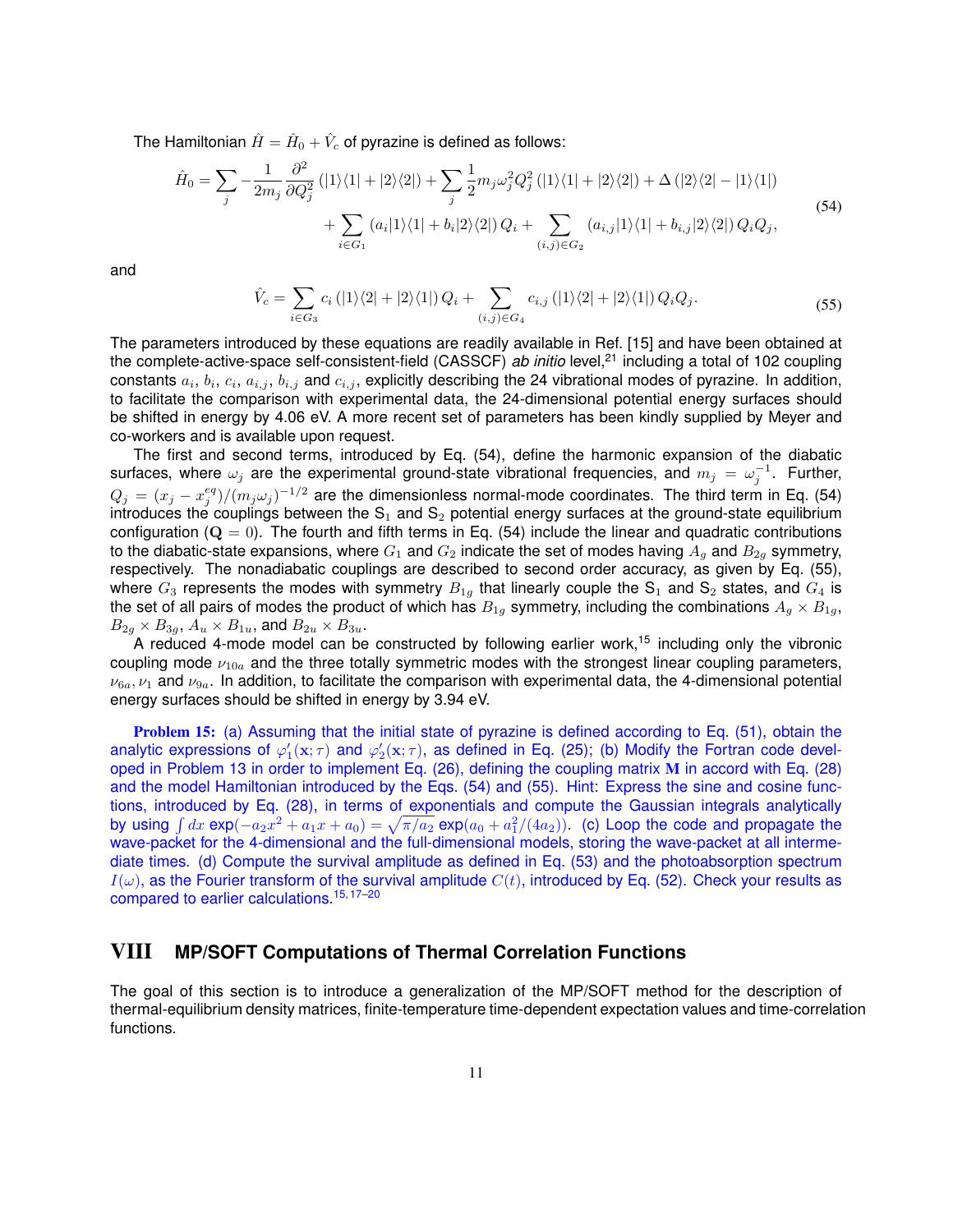Consider the problem of computing thermal correlation functions,

$$
C(t) = \langle A(0)B(t) \rangle = Z^{-1} \text{Tr} [e^{-\beta \hat{H}_0} \hat{A} e^{i \hat{H}_1 t} \hat{B} e^{-i \hat{H}_1 t}], \qquad (56)
$$

where  $\langle \cdots \rangle$  indicates the Boltzmann ensemble average at temperature  $T = 1/(k_B\beta)$ , with  $k_B$  the Boltzmann constant;  $\hat{A}$  and  $\hat{B}$  are quantum-mechanical operators associated with measurements of observables at time 0 and t, respectively;  $Z=$  Tr $[e^{-\beta \hat H_0}]$  is the canonical partition function; and  $\hat H_j=-\nabla_{\bf x}^2/(2m)+V_j(\hat{\bf x})$  is the Hamiltonian of the system of interest with N degrees of freedom interacting according to the potential  $V_i(\hat{\mathbf{x}})$ . An example is the correlation function  $C(t)$  for a system evolving on the excited state potential energy surface  $V_1(\hat{\mathbf{x}})$ , as would result from a photoexcitation process after the initial preparation at thermal-equilibrium in the ground state potential energy surface  $V_0(\hat{\mathbf{x}})$ . To keep the notation as simple as possible, all expressions are written in mass-weighted coordinates and atomic units, so that all degrees of freedom have the same mass m and  $\hbar = 1$ .

Note that Eq. (56) provides an expression for computing not only time-dependent thermal correlation functions but also thermal-equilibrium ensemble averages  $\langle A \rangle = Z^{-1}$ Tr $[e^{-\beta \hat{H}_0}\hat{A}]$ , when  $\hat{B}=1$ , and finitetemperature time-dependent ensemble averages,

$$
\langle B(t) \rangle = Z^{-1} \text{Tr} [e^{-\beta \hat{H}_0} e^{i\hat{H}_1 t} \hat{B} e^{-i\hat{H}_1 t}], \qquad (57)
$$

when  $\hat{A}=1$ .

Thermal correlation functions  $C(t)$  are obtained according to the following symmetrized form of Eq. (56):

$$
C(t) = Z^{-1} \int d\mathbf{x} \int d\mathbf{x}' \int d\mathbf{x}'' \langle \mathbf{x} | e^{-\frac{\beta}{2}\hat{H}_0} | \mathbf{x}' \rangle A(\mathbf{x}') \langle \mathbf{x}' | e^{i\hat{H}_1 t} \hat{B} e^{-i\hat{H}_1 t} | \mathbf{x}'' \rangle \langle \mathbf{x}'' | e^{-\frac{\beta}{2}\hat{H}_0} | \mathbf{x} \rangle.
$$
 (58)

The computational task necessary to obtain  $C(t)$ , according to Eq. (58), requires obtaining the matrix elements  $A(x')\langle x'|e^{-\frac{\beta}{2}\hat{H}_0}|x\rangle$  and  $\langle x''|e^{-\frac{\beta}{2}\hat{H}_0}|x\rangle$  and the subsequent real-time propagation for time t, according to  $\hat{H}_1$ . The matrix elements are computed, as described below by imaginary-time integration of the Bloch equation according to  $\hat{H}_0$ . The extension of the MP/SOFT method, introduced in this section, involves the numerically exact treatment of both the real- and imaginary-time propagation steps as described below for the imaginary-time propagation. The real-time propagation is analogously performed by simply implementing the variable transformation  $\beta \rightarrow -it$  from imaginary to real time.

The Boltzmann-operator matrix-elements are obtained by solving the Bloch equation,<sup>22</sup>

$$
\{\frac{\partial}{\partial \beta} - \frac{1}{2m} \nabla_{\mathbf{x}}^2 + V_0(\mathbf{x})\} \rho(\mathbf{x}, \mathbf{x}'; \beta) = 0,\tag{59}
$$

for  $\rho(\mathbf{x},\mathbf{x}';\beta)\equiv\langle\mathbf{x}|e^{-\beta\hat{H}_0}|\mathbf{x}'\rangle$  subject to the initial condition given by the high-temperature approximation,

$$
\rho(\mathbf{x}, \mathbf{x}'; \epsilon) = \left(\frac{m}{2\pi\epsilon}\right)^{1/2} e^{-\frac{\epsilon}{2}[V_0(\mathbf{x}) + V_0(\mathbf{x}')] } e^{-\frac{m}{2\epsilon}(\mathbf{x} - \mathbf{x}')^2},\tag{60}
$$

where  $\epsilon$  defines a sufficiently high temperature  $T = 1/(k_B \epsilon)$ .

Equation (59) is formally integrated as follows,

$$
\rho(\mathbf{x}, \mathbf{x}'; \beta) = \int d\mathbf{x}'' \rho(\mathbf{x}, \mathbf{x}''; \beta - \epsilon) \rho(\mathbf{x}'', \mathbf{x}'; \epsilon), \tag{61}
$$

where the propagator  $\rho({\bf x},{\bf x}'';\beta-\epsilon)\equiv\langle{\bf x}|e^{-(\beta-\epsilon)\hat H_0}|{\bf x}''\rangle$  is imaginary-time sliced by repeatedly inserting the resolution of identity,

$$
\hat{\mathbf{1}} = \int d\mathbf{x}_j |\mathbf{x}_j\rangle\langle\mathbf{x}_j|,\tag{62}
$$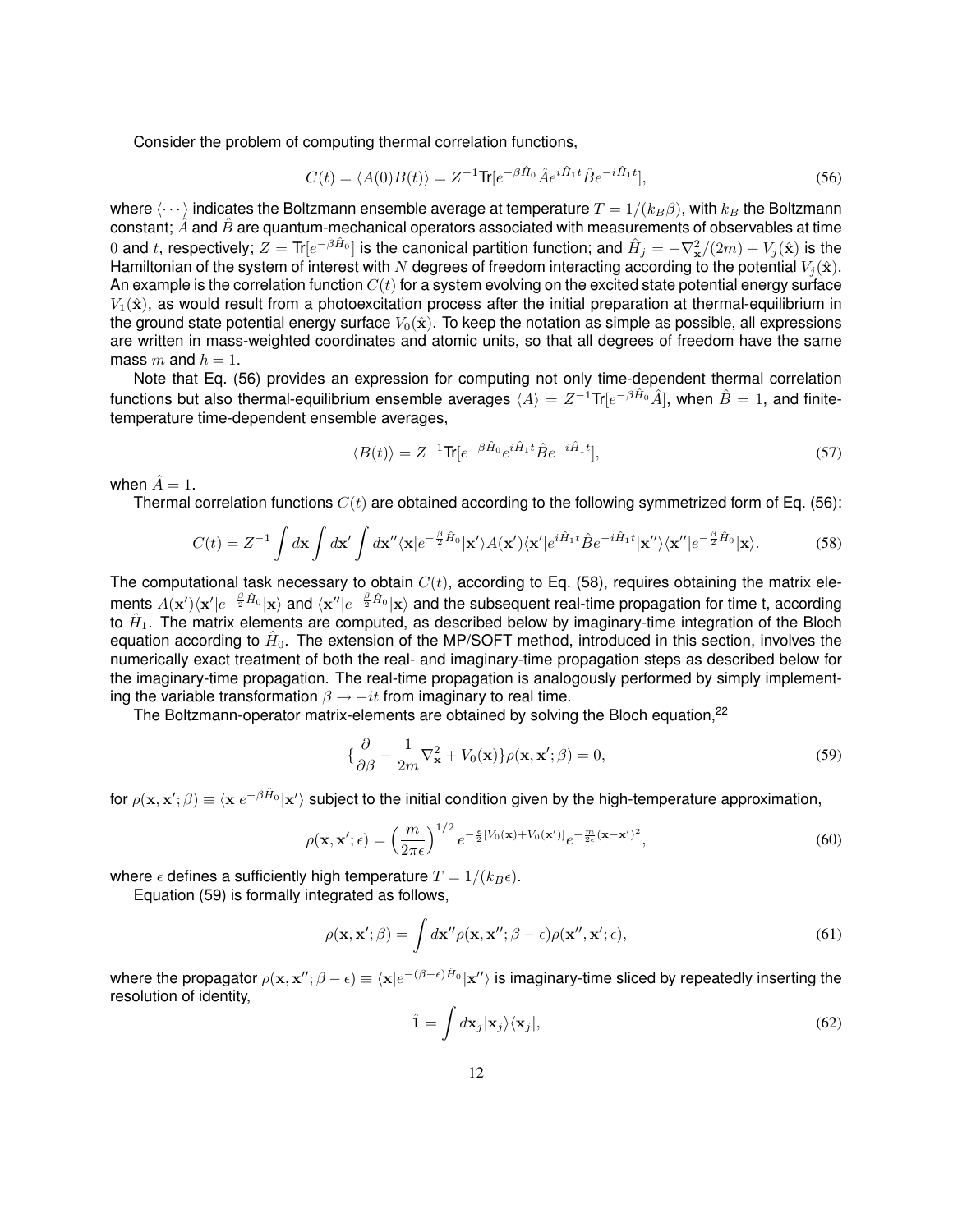yielding,

$$
\langle \mathbf{x} | e^{-(\beta - \epsilon)\hat{H}_0} | \mathbf{x}'' \rangle = \int d\mathbf{x}_{s-1} \dots \int d\mathbf{x}_1 \langle \mathbf{x} | e^{-i\hat{H}_0 \tau} | \mathbf{x}_{s-1} \rangle \dots \langle \mathbf{x}_1 | e^{-i\hat{H}_0 \tau} | \mathbf{x}'' \rangle, \tag{63}
$$

where  $\tau \equiv -i(\beta - \epsilon)/s$  is a sufficiently thin imaginary-time slice.

Each finite-time propagator, introduced by Eq. (63), is approximated for sufficiently small imaginary-time slices  $\tau$  by the Trotter expansion to second-order accuracy,

$$
e^{-i\hat{H}_0\tau} \approx e^{-i\;V_0(\hat{\mathbf{x}})\tau/2} e^{-i\;\frac{\hat{\mathbf{p}}^2}{2m}\tau} \; e^{-i\;V_0(\hat{\mathbf{x}})\tau/2}.\tag{64}
$$

The MP/SOFT propagation of the initial condition, introduced by Eq. (60), is performed according to the Trotter expansion introduced by Eq. (64) entailing the following steps:

• Step [1]: Decompose  $\tilde{\rho}(\mathbf{x},\mathbf{x}';\epsilon)\equiv e^{-iV_0(\mathbf{x})\tau/2}\rho(\mathbf{x},\mathbf{x}';\epsilon)$  in a matching-pursuit coherent-state expansion:

$$
\tilde{\rho}(\mathbf{x}, \mathbf{x}'; \epsilon) \approx \sum_{j=1}^{n} c_j \phi_j(\mathbf{x}) [\phi'_j(\mathbf{x}')]^*,
$$
\n(65)

where  $\phi_j({\bf x})$  and  $\phi'_j({\bf x})$  are  $N$ -dimensional coherent-states defined as follows,

$$
\phi_j(\mathbf{x}) \equiv \prod_{k=1}^N A_{\phi_j}(k) e^{-\gamma_{\phi_j}(k) \left(x(k) - x_{\phi_j}(k)\right)^2/2} e^{i \, p_{\phi_j}(k) \left(x(k) - x_{\phi_j}(k)\right)},\tag{66}
$$

with complex-valued coordinates  $x_{\phi_j}(k)\equiv r_{\phi_j}(k)+id_{\phi_j}(k)$ , momenta  $p_{\phi_j}(k)\equiv g_{\phi_j}(k)+if_{\phi_j}(k)$  and scaling parameters  $\gamma_{\phi_j}(k)\equiv a_{\phi_j}(k)+ib_{\phi_j}(k).$  The normalization constants are

$$
A_j(k) = \left(\frac{a_j(k)}{\pi}\right)^{1/4} \exp[-\frac{1}{2}a_j(k)d_j(k)^2] \exp[-d_j(k)g_j(k) - \frac{1}{2a_j(k)}(b_j(k)d_j(k) + f_j(k))^2].
$$
 (67)

The expansion coefficients, introduced by Eq. (65), are defined as follows:

$$
c_j \equiv \begin{cases} I_j, & \text{when } j = 1, \\ I_j - \sum_{k=1}^{j-1} c_k \langle \phi_j | \phi_k \rangle \langle \phi'_k | \phi'_j \rangle, & \text{for } j = 2 - n, \end{cases} \tag{68}
$$

where the overlap integral  $I_j$  is defined as follows,

$$
I_j \equiv \int d\mathbf{x}' d\mathbf{x} \; \phi_j(\mathbf{x}) \tilde{\rho}(\mathbf{x}, \mathbf{x}'; \epsilon) [\phi'_j(\mathbf{x}')]^*.
$$
 (69)

• Step [2]: Analytically Fourier transform the coherent-state expansion to the momentum representation, apply the kinetic energy part of the Trotter expansion and analytically inverse Fourier transform the resulting expression back to the coordinate representation to obtain the imaginary-time evolved Boltzmann-operator matrix elements:

$$
\rho(\mathbf{x}, \mathbf{x}'; \epsilon + i\tau) = \sum_{j=1}^{n} c_j e^{-iV_0(\mathbf{x})\tau/2} \widetilde{\phi}_j(\mathbf{x}) [\phi_j'(\mathbf{x}')]^*,
$$
\n(70)

where

$$
\widetilde{\phi}_j(\mathbf{x}) \equiv \prod_{k=1}^N A_{\widetilde{\phi}_j}(k) \sqrt{\frac{m}{m + i\tau \gamma_{\widetilde{\phi}_j}(k)}} \exp\left(\frac{\left(\frac{p_{\widetilde{\phi}_j}(k)}{\gamma_{\widetilde{\phi}_j}(k)} - i(x_{\widetilde{\phi}_j}(k) - x(k))\right)^2}{\left(\frac{2}{\gamma_{\widetilde{\phi}_j}(k)} + \frac{i2\tau}{m}\right)} - \frac{p_{\widetilde{\phi}_j}(k)^2}{2\gamma_{\widetilde{\phi}_j}(k)}\right).
$$
(71)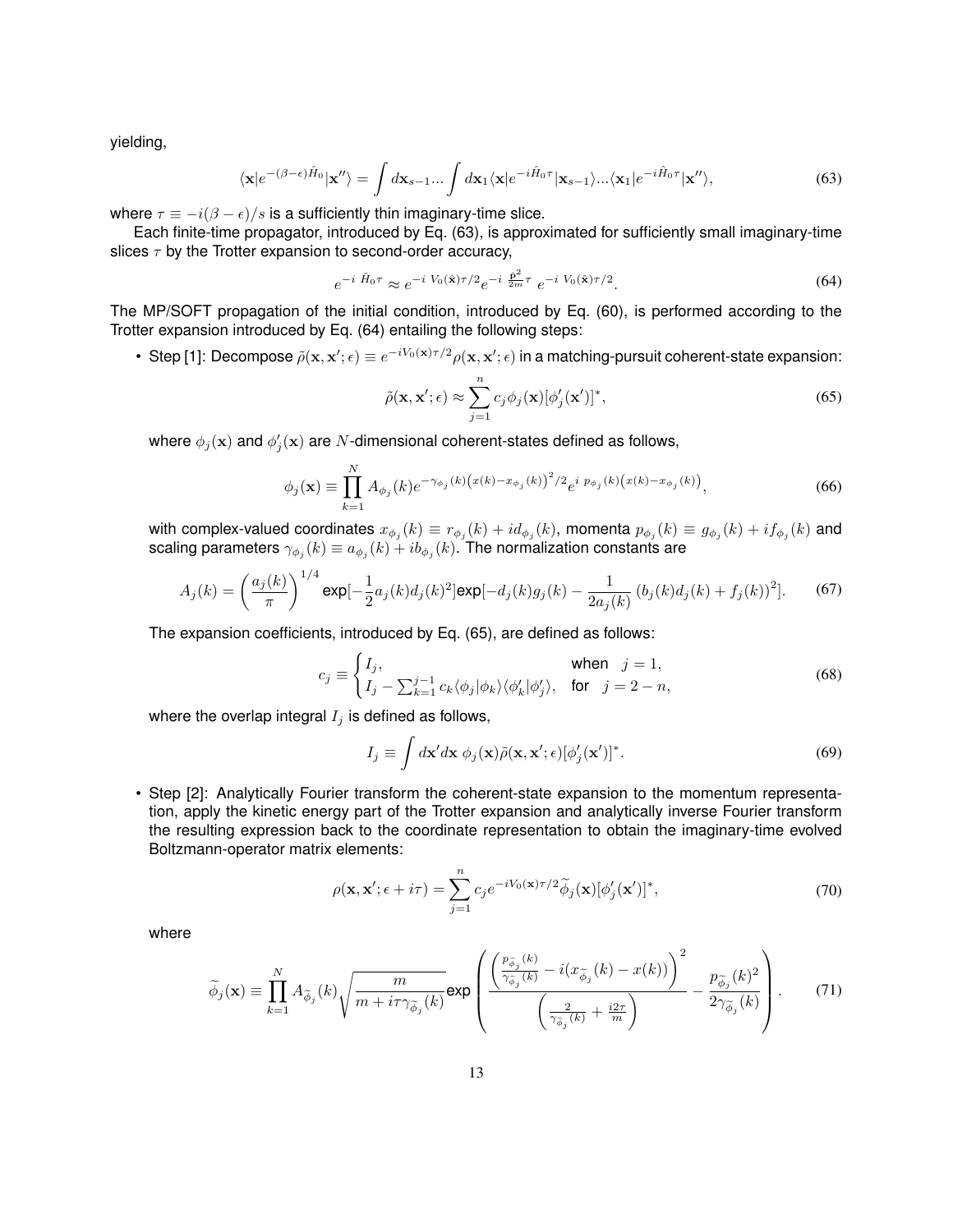Note that the MP/SOFT approach reduces the computational task necessary for the imaginary- or real-time propagation of the Boltzmann operator matrix elements  $\rho(\mathbf{x},\mathbf{x}';\beta)$  to the problem of recursively generating the coherent-state expansions introduced by Eq. (65).

Coherent-state expansions are obtained as before by combining the matching pursuit algorithm and a gradient-based optimization method as follows:

- Step [1.1]. Evolve the complex-valued parameters, that define the initial trial coherent-states  $\phi_j({\bf x})$  and  $\phi'_j({\bf x})$ , to locally maximize the overlap integral  $I_j$ , introduced in Eq. (69). Parameters  $x_{\phi_1}(k),p_{\phi_1}(k),\gamma_{\phi_1}(k)$ and  $x_{\phi_1'}(k), p_{\phi_1'}(k), \gamma_{\phi_1'}(k)$  of the corresponding local maximum define the first pair of coherent-states  $\phi_1$  and  $\phi'_1$  in the expansion introduced by Eq. (65) and the first expansion coefficient  $c_1$ , as follows:  $\tilde\rho({\bf x},{\bf x}';\epsilon)=c_1\phi_1({\bf x})[\phi_1'({\bf x}')]^*+\varepsilon_1({\bf x},{\bf x}'),$  where  $c_1\equiv I_1,$  as defined according to Eq. (69). Note that due to the definition of  $c_1$ , the residue  $\varepsilon_1({\bf x},{\bf x}')$  does not overlap with the product state  $\phi_1({\bf x})[\phi_1'({\bf x}')]^*.$ Therefore, the norm of the remaining residue  $\varepsilon_1({\bf x},{\bf x}')$  is smaller than the norm of the initial target state  $\tilde{\rho}(\mathbf{x}, \mathbf{x}'; \epsilon)$  —i.e.,  $\|\epsilon_1\|$ < $\|\tilde{\rho}\|$ .
- Step [1.2]. Goto [1.1], replacing  $\tilde{\rho}(\mathbf{x},\mathbf{x}';\epsilon)$  by  $\varepsilon_1(\mathbf{x},\mathbf{x}')$  -*i.e.*, sub-decompose the residue by its projection along the direction of its locally optimum match as follows:  $\varepsilon_1(x,x')=c_2\phi_2(x)[\phi_2'(x')]^*+\varepsilon_2(x,x'),$ where

$$
c_2 \equiv \int d\mathbf{x}' d\mathbf{x} \; \phi_2(\mathbf{x}) \varepsilon_1(\mathbf{x}, \mathbf{x}') [\phi'_2(\mathbf{x}')]^*.
$$
 (72)

Note that  $\| \varepsilon_2 \| < \! \| \varepsilon_1 \|$ , since  $\varepsilon_2({\bf x},{\bf x}')$  is orthogonal to the product state  $\phi_2({\bf x})[\phi_2'({\bf x}')]^*.$ 

Step [1.2] is repeated each time on the resulting residue. After  $n$  successive projections, the norm of the residue  $\varepsilon_n$  is smaller than a desired precision  $\epsilon$  —*i.e.*,  $\| \varepsilon_n \|=(1-\sum_{j=1}^n |c_j|^2)^{1/2}<\epsilon$ , and the resulting expansion is given by Eq. (65).

It is important to mention that the computational bottleneck of the MP/SOFT method involves the calculation of overlap matrix elements  $\langle \phi_j | e^{-iV_j(\hat{\mathbf{x}})\tau/2} | \phi_k \rangle$  and  $\langle \phi_j | e^{-iV_j(\hat{\mathbf{x}})\tau/2} | \phi_k \rangle$ , where  $| \phi_k \rangle$  and  $| \phi_k \rangle$  are localized Gaussians introduced by Eqs. (66) and (71), respectively. The underlying computational task is however trivially parallelized according to a portable Single-Program-Multiple-Data streams code that runs under the Message-Passing-Interface (MPI) environment.

The overlap integrals are most efficiently computed in applications to reaction surface Hamiltonians where a large number of harmonic modes can be *arbitrarily* coupled to a few reaction (tunneling) coordinates (see, *e.g.*, Models I and II in Ref. [3] and the reaction surface Hamiltonians in Refs. [23–25]). For such systems, the Gaussian integrals over harmonic coordinates can be analytically computed and the remaining integrals over reaction coordinates are efficiently obtained according to numerical quadrature techniques. For more general Hamiltonians, the overlap matrix elements can be approximated by analytic Gaussian integrals when the choice of width parameters  $\gamma_i(k)$  allows for a local expansion of  $V_i(\hat{\mathbf{x}})$  to second order accuracy. Otherwise, the quadratic approximation is useful for numerically computing the corresponding full-dimensional integrals according to variance-reduction Monte Carlo techniques.

Problem 16: Evaluate the accuracy and efficiency of the MP/SOFT methodology in terms of explicit calculations of time-dependent position ensemble averages and position-position thermal correlation functions for the asymmetric quartic oscillator described by the following Hamiltonian:

$$
\hat{H}_1 = \frac{\hat{p}^2}{2m} + V_1(x),\tag{73}
$$

where

$$
V_1(x) = \frac{1}{2}m\omega^2 x^2 - cx^3 + cx^4,
$$
\n(74)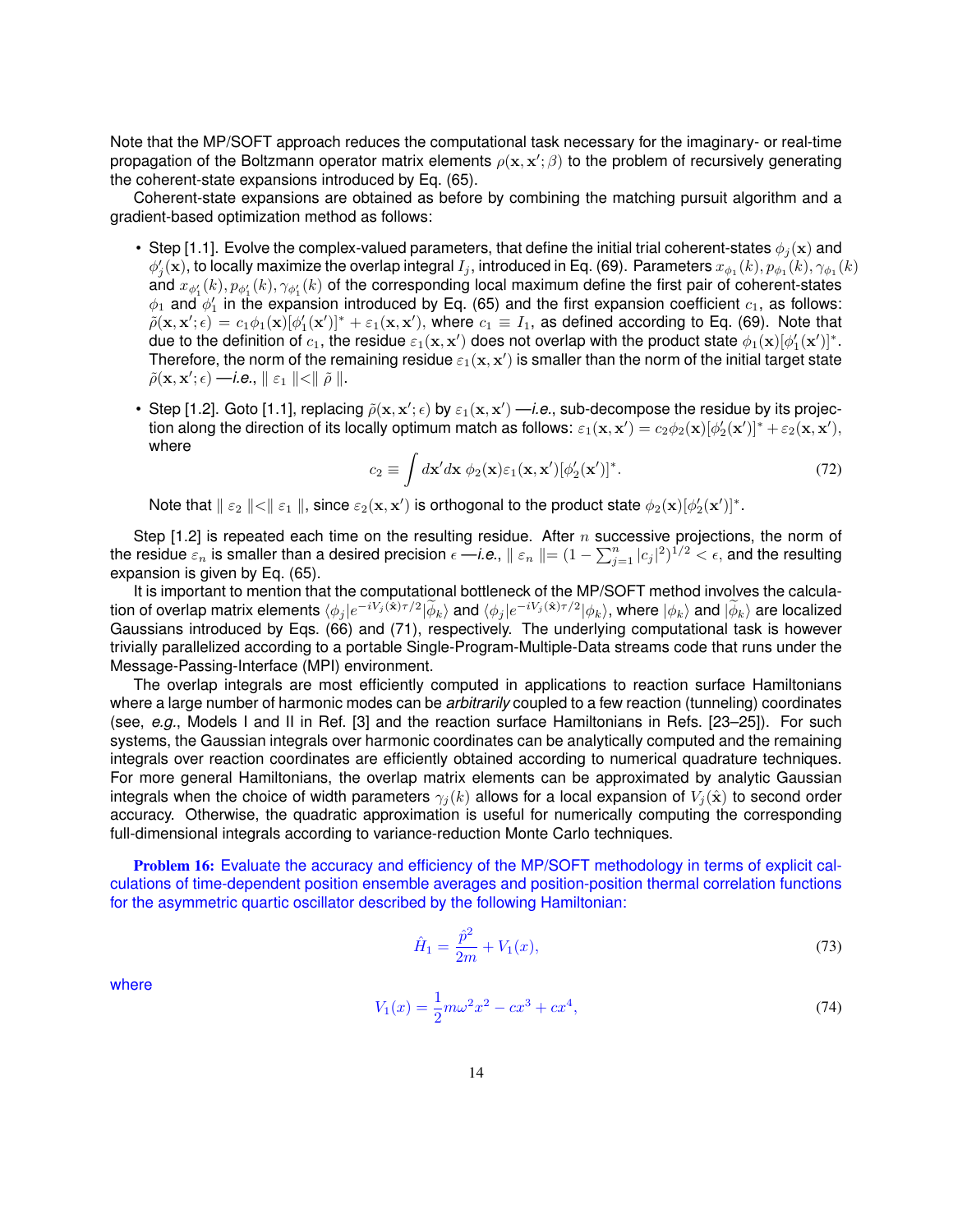with  $m=1$  a.u.,  $\omega=$ √ 2 a.u., and  $c = 0.1$  a.u. The system is initially prepared at thermal equilibrium, with  $\beta = 0.5$  a.u. on the displaced potential energy surface,

$$
V_0(x) = \frac{1}{2}m\omega^2(x-a)^2 - c(x-a)^3 + c(x-a)^4,
$$
\n(75)

with  $a = 1$  a.u. Check your results as compared to earlier calculations.<sup>4,26-28</sup>

The model system, introduced by Eqs. (73)—(75), is particularly interesting since the highly anharmonic potential leads to ultrafast dephasing within a few oscillation periods as well as later rephasing of wavepacket motion due to the effect of quantum coherences. The underlying dynamics can be described by rigorous quantum-mechanical approaches and has been investigated in terms of semiclassical approaches based on coherent-state representations.<sup>4, 26–28</sup> Therefore, the model is ideally suited for a rigorous analysis of the accuracy and efficiency of the MP/SOFT method as compared to classical, semiclassical and benchmark quantum-mechanical calculations.

# IX Acknowledgments

V.S.B. acknowledges supercomputer time from the National Energy Research Scientific Computing (NERSC)Center and financial support from Research Corporation, Research Innovation Award # RI0702, a Petroleum Research Fund Award from the American Chemical Society PRF # 37789-G6, a junior faculty award from the F. Warren Hellman Family, the National Science Foundation (NSF) Career Program Award CHE # 0345984, the NSF Nanoscale Exploratory Research (NER) Award ECS # 0404191, the Alfred P. Sloan Fellowship (2005-2006) from the Sloan Foundation, a Camille Dreyfus Teacher-Scholar Award for 2005, a Yale Junior Faculty Fellowship in the Natural Sciences (2005), and start-up package funds from the Provost's office at Yale University.